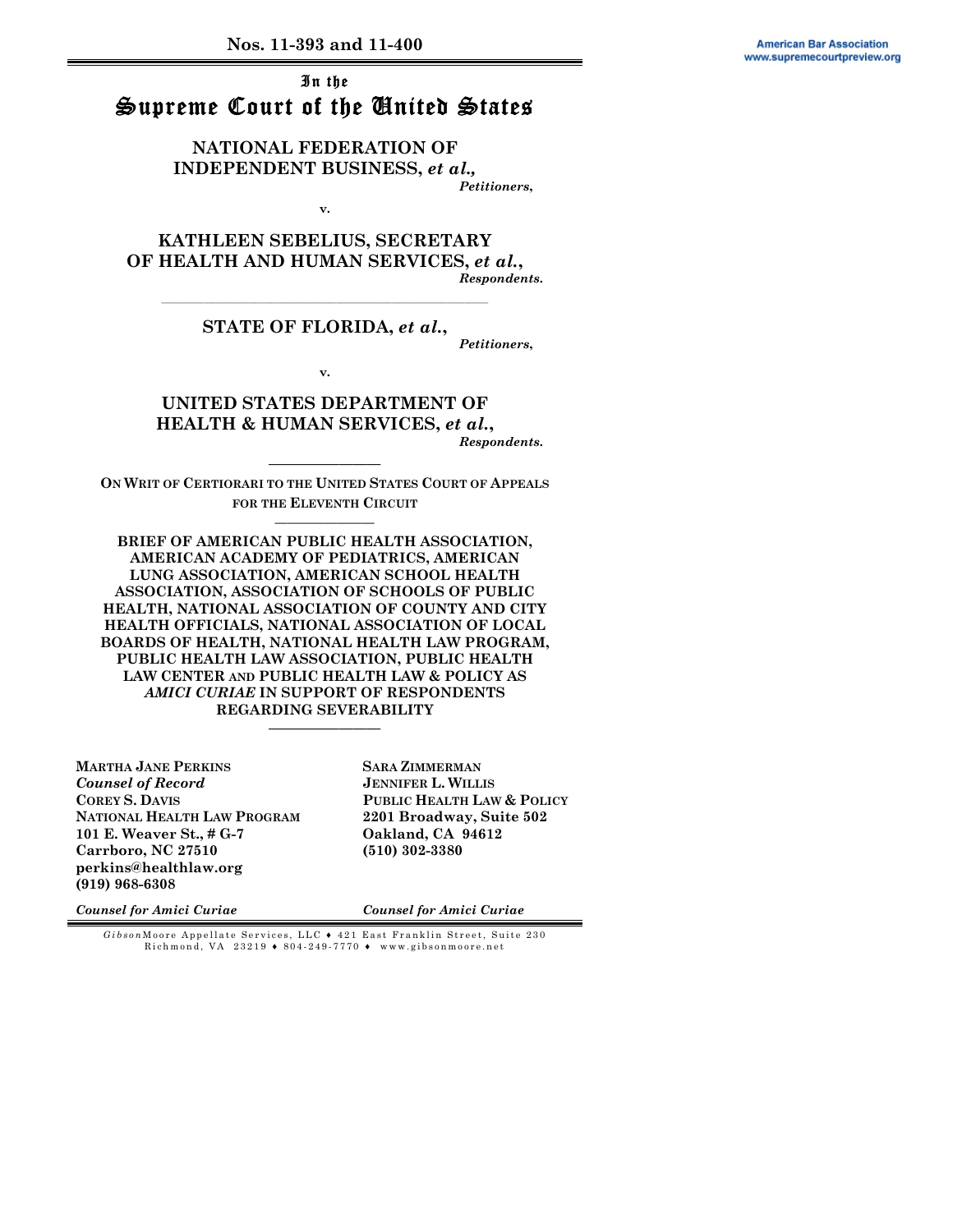# **TABLE OF CONTENTS**

# **Page**

| I. THE UNITED STATES HAS LONG<br>ACTED TO PROTECT AND IMPROVE<br>THE PUBLIC'S HEALTH 7                           |
|------------------------------------------------------------------------------------------------------------------|
| A. The Federal Government has<br>Supported Public Health Since the                                               |
| B. Federal Public Health Efforts<br>Expanded in the Wartime and Post-                                            |
| II. PREVENTION AND PUBLIC HEALTH<br>INITIATIVES PROVIDE WIDE-<br>RANGING BENEFITS TO THE                         |
| A. Public Health and Prevention<br>Initiatives are Highly Effective in<br>Improving Length and Quality of Life12 |
| B. Public Health and Prevention<br>Programs are More Important Now                                               |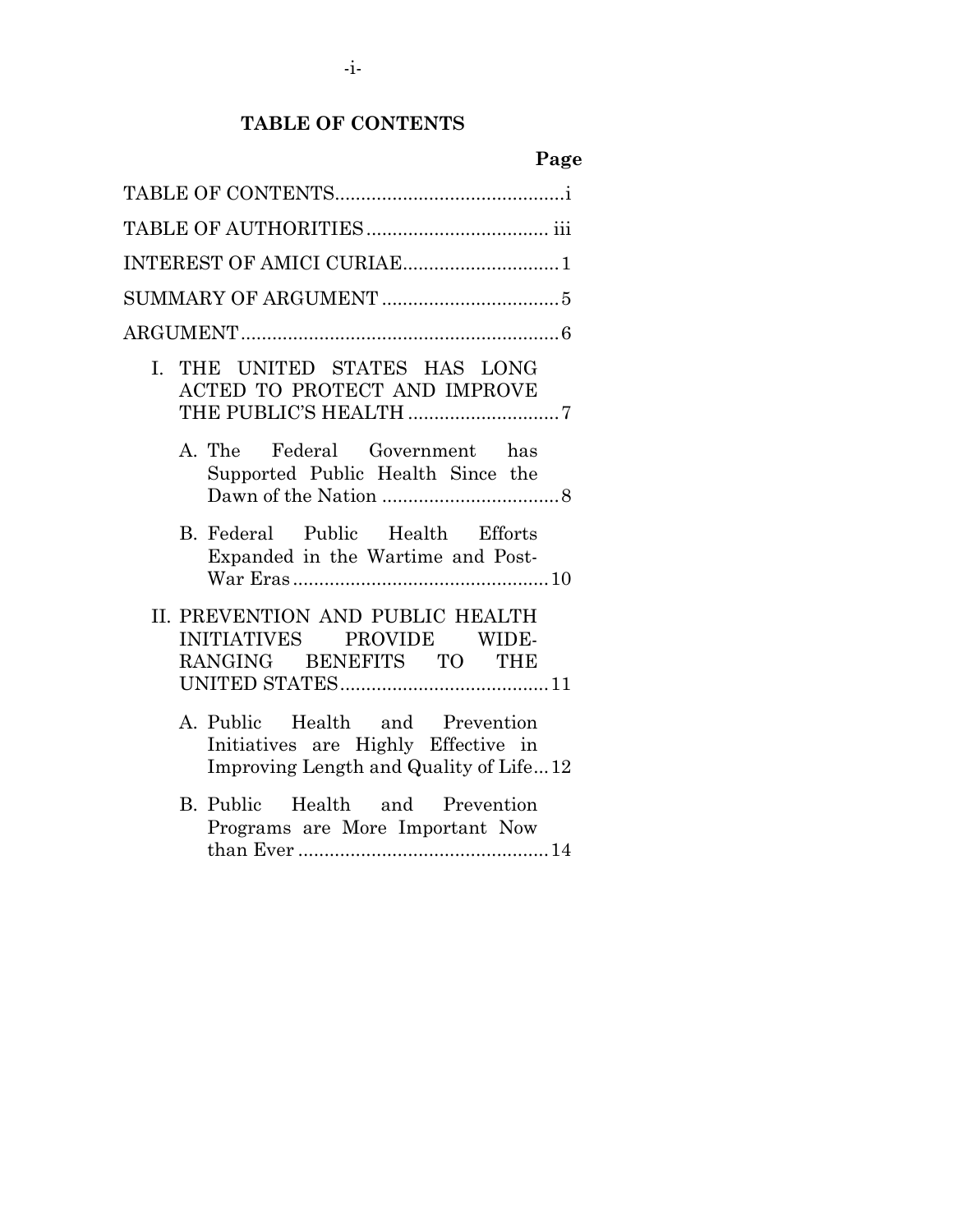| 1. Chronic disease is a large and                                           |
|-----------------------------------------------------------------------------|
| 2. Poor health generates enormous<br>economic costs and threatens           |
| III. THE AFFORDABLE CARE ACT                                                |
| STRENGTHENS AND PRIORITIZES                                                 |
| PUBLIC HEALTH AND PREVENTION19                                              |
|                                                                             |
| A. Nationwide Programs Focused on<br>Prevention and Public Health19         |
| B. Initiatives Focused on Specific<br>Diseases, Conditions, and Barriers to |
| C. Improving Health in Communities,                                         |
|                                                                             |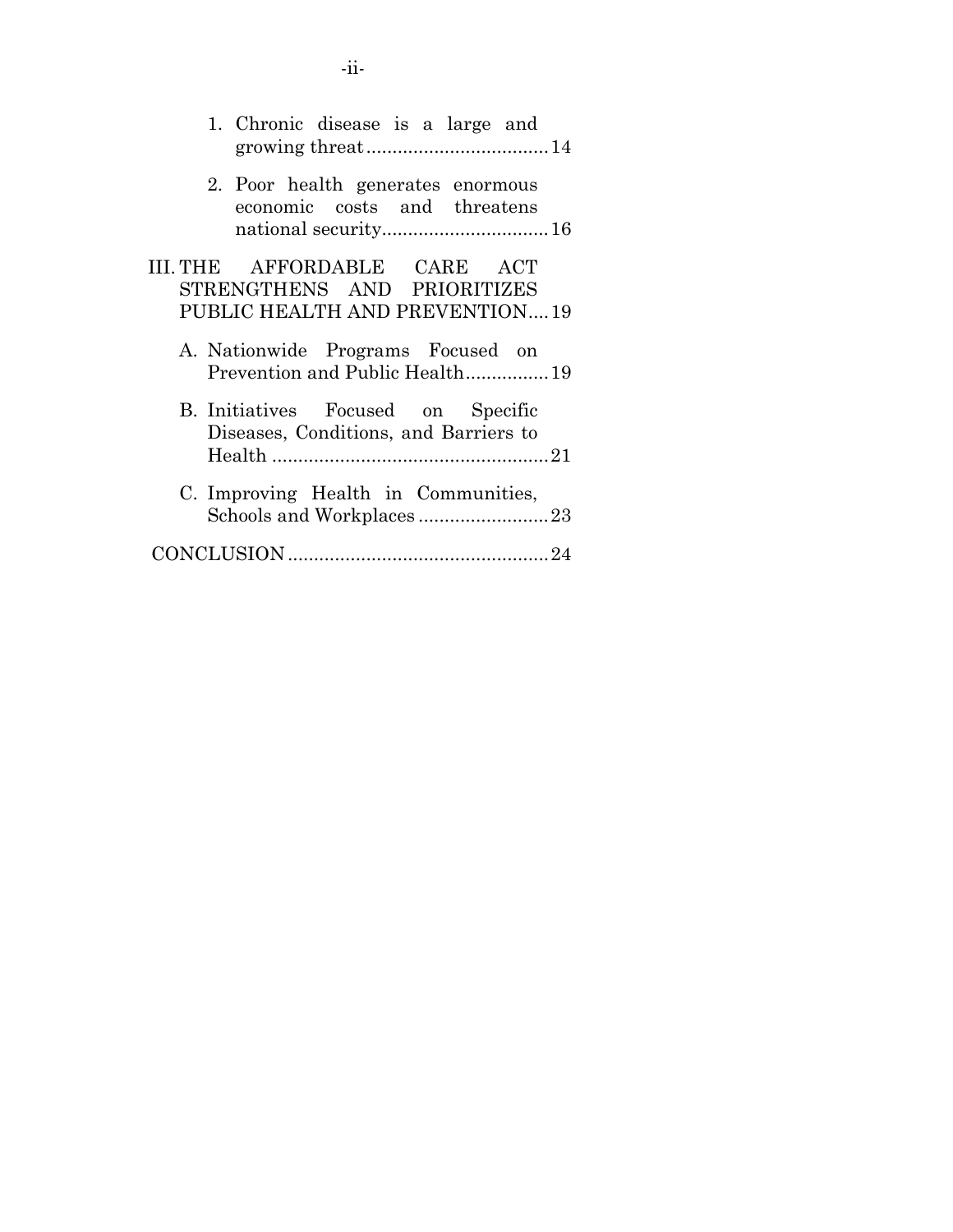# **TABLE OF AUTHORITIES**

# **Case:**

| Florida v.<br>U.S. Dep't. of Health & Human Servs.,                  |
|----------------------------------------------------------------------|
| <b>Statutes and Regulations:</b>                                     |
|                                                                      |
|                                                                      |
|                                                                      |
|                                                                      |
|                                                                      |
|                                                                      |
|                                                                      |
|                                                                      |
|                                                                      |
|                                                                      |
|                                                                      |
|                                                                      |
| Executive Order 13544, 75 Fed. Reg. 33,983                           |
| Health Care and Education<br>Reconciliation Act of 2010, Pub. L. No. |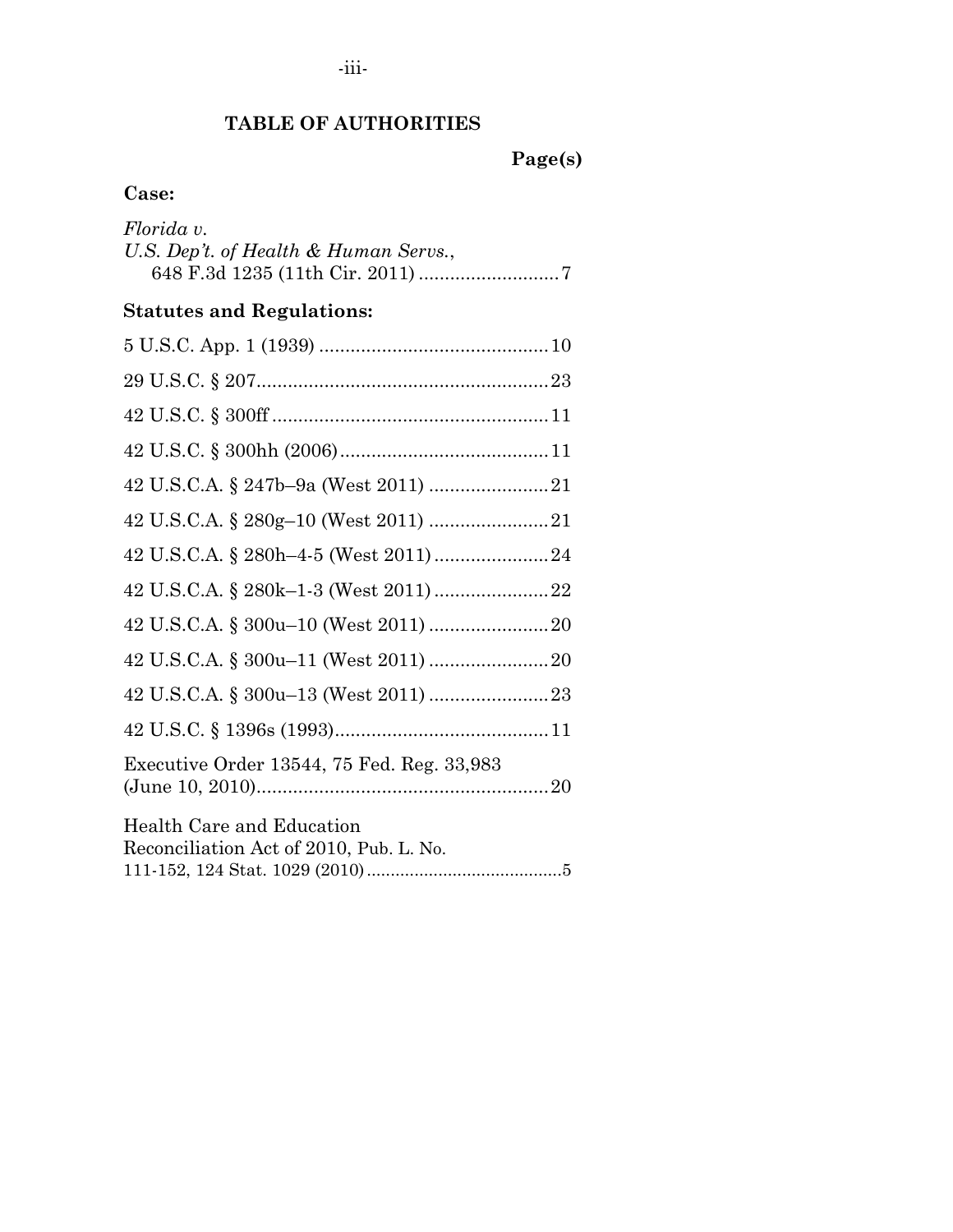| Patient Protection and Affordable Care Act |  |
|--------------------------------------------|--|
| ("ACA") Pub. L. No. 111-148, 124 Stat. 119 |  |
|                                            |  |

# **Other Authorities:**

| Alan S. Ryan et al., <i>Breastfeeding Continues</i><br>to Increase Into the New Millennium, 110 |
|-------------------------------------------------------------------------------------------------|
|                                                                                                 |
| Alejandro de Quesada, The U.S. Home                                                             |
|                                                                                                 |
| American Cancer Society, Cancer Facts and                                                       |
| <i>Figures 2011</i> (2011), http://www.cancer.org/                                              |
| acs/groups/content/@epidemiologysurveilan                                                       |
| ce/documents/document/acspc-029771.pdf 15                                                       |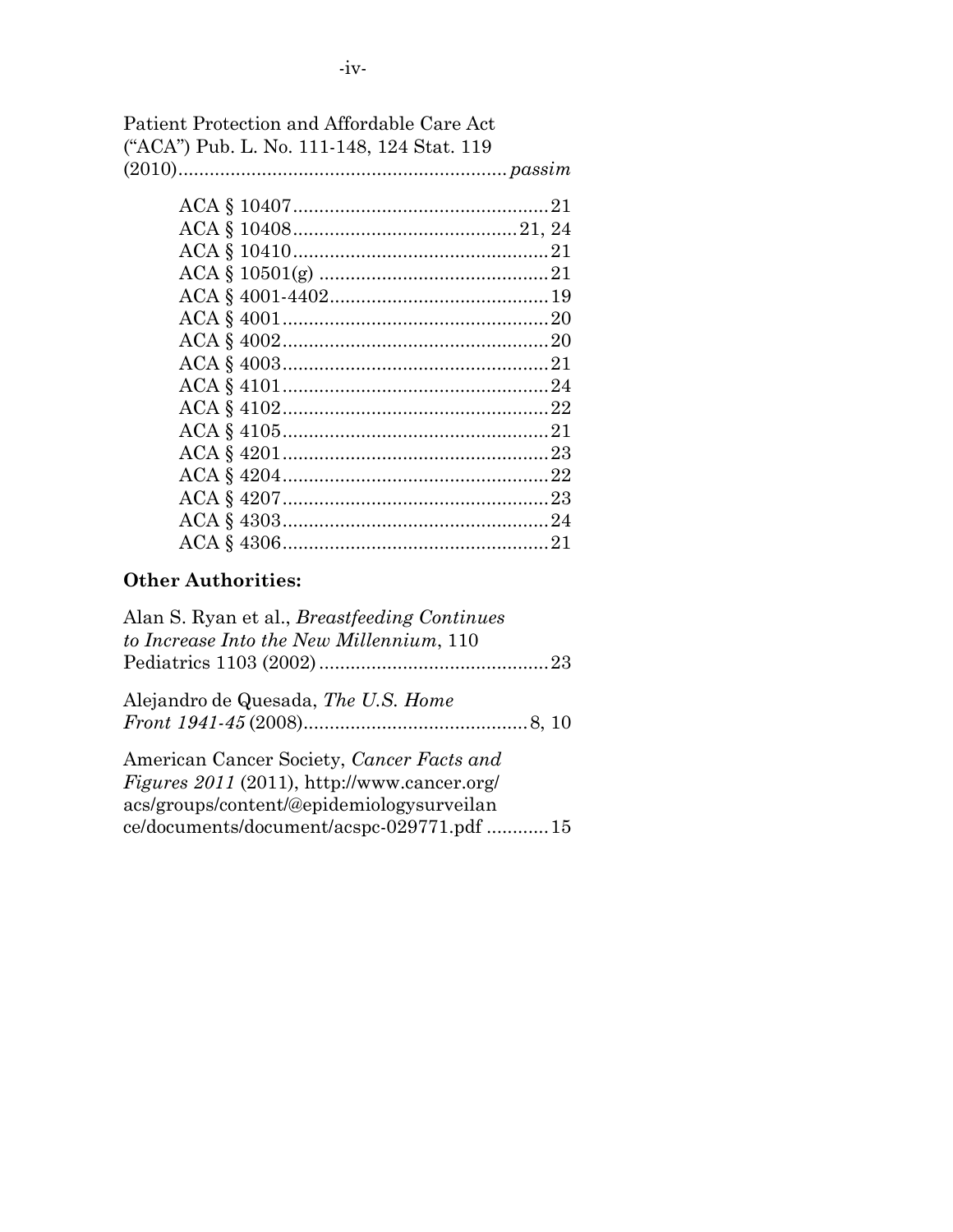| American Lung Association, Lung Disease<br>Data $2008$ (2008), http://www.lungusa.org/<br>assets/documents/publications/lung-                                                               |
|---------------------------------------------------------------------------------------------------------------------------------------------------------------------------------------------|
| An Act for the Relief of Sick and Disabled<br>Seamen, 1 Stat. 605 (1798), <i>available at</i><br>http://history.nih.gov/research/                                                           |
| An Act to Change the Name of the Public<br>Health and Marine-Hospital Service to the<br>Public Health Service, to Increase the Pay of<br>Officers of Said Service, and for Other            |
| An Act to Prevent the Introduction of<br>Contagious or Infectious Diseases into the<br>United States, 20 Stat. 37 (1878), <i>available at</i><br>http://history.nih.gov/research/downloads/ |
| Arialdi M. Miniño et al., Nat'l Ctr. for Health<br>Stats., Deaths: Final Data for 2008, 59 Nat'l                                                                                            |
| Barbara A. Ormond et al., Potential National<br>and State Medical Care Savings from Primary<br>Disease Prevention, 101 Am. J. Public Health                                                 |
| Bruce Schackman et al., The Lifetime Cost of<br>Current Human Immunodeficiency Virus Care<br><i>in the United States, 44 Med. Care 994 (2006)14</i>                                         |

-v-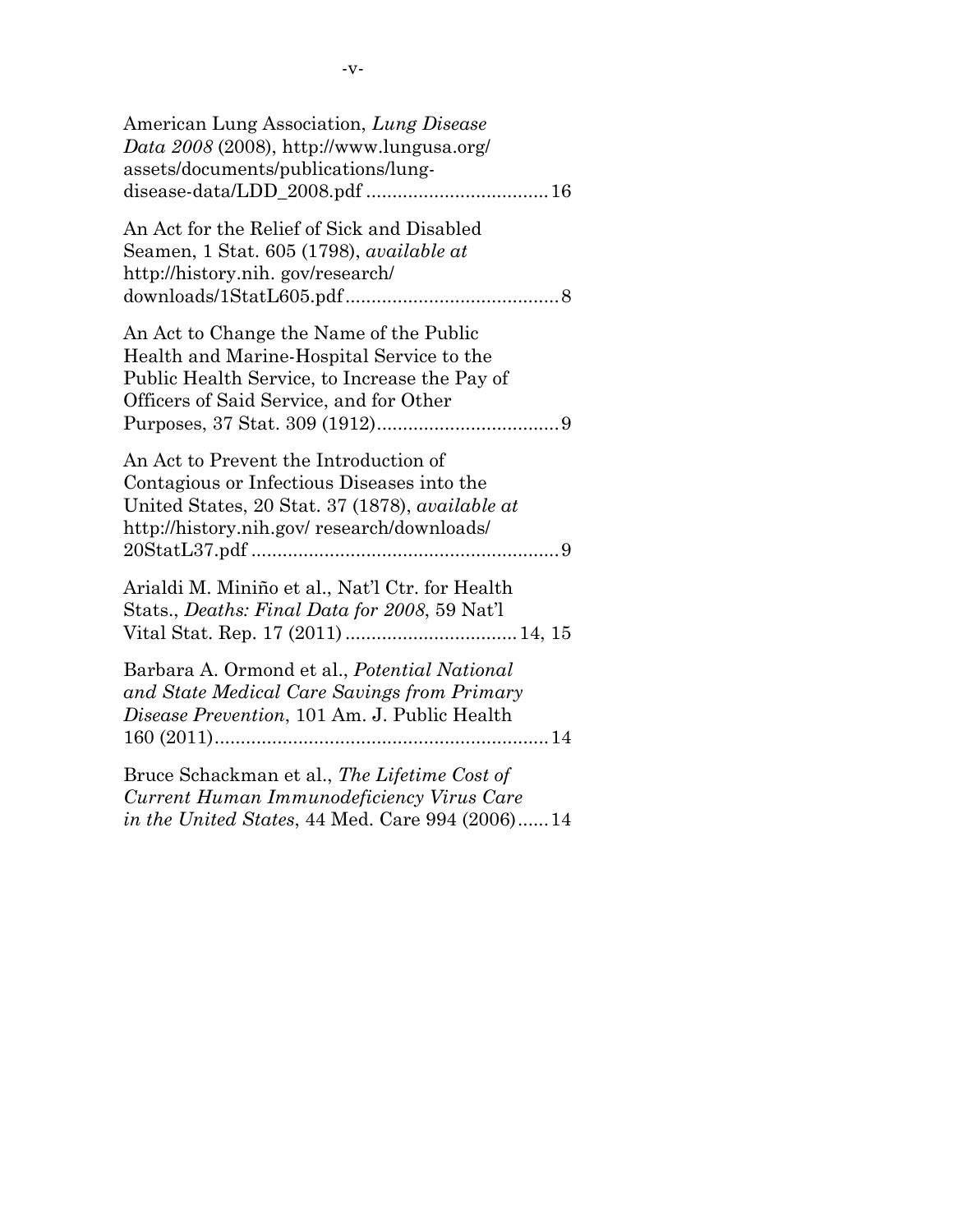| Ctrs. for Disease Control & Prevention,<br>2009 Adult Vaccination Coverage 1 (2010),<br>http://www.cdc.gov/vaccines/stats-                                                                                                                                                                                  |
|-------------------------------------------------------------------------------------------------------------------------------------------------------------------------------------------------------------------------------------------------------------------------------------------------------------|
| Ctrs. for Disease Control & Prevention,<br>Achievements in Public Health,<br>1900-1999: Changes in the Public<br>Health System, 48 Morbidity &                                                                                                                                                              |
| Ctrs. for Disease Control & Prevention,<br>National Diabetes Fact Sheet: National<br><b>Estimates and General Information on</b><br>Diabetes and Prediabetes in the                                                                                                                                         |
| Ctrs. for Disease Control & Prevention, Ten<br>Great Public Health Achievements-United<br><i>States, 1900-1999, 48 Morbidity &amp; Mortality</i>                                                                                                                                                            |
| Cynthia L. Ogden & Margaret Carroll,<br>Ctrs. for Disease Control & Prevention,<br>Prevalence of Overweight, Obesity, and<br><b>Extreme Obesity Among Adults:</b><br>United States, Trends 1960–1962 Through<br>2007-2008 (2010), http://www.cdc.gov/nchs/<br>data/hestat/obesity_adult_07_08/obesity_adult |
| David M. Oshinsky,                                                                                                                                                                                                                                                                                          |
| Derek Wanless, Securing Good Health for the                                                                                                                                                                                                                                                                 |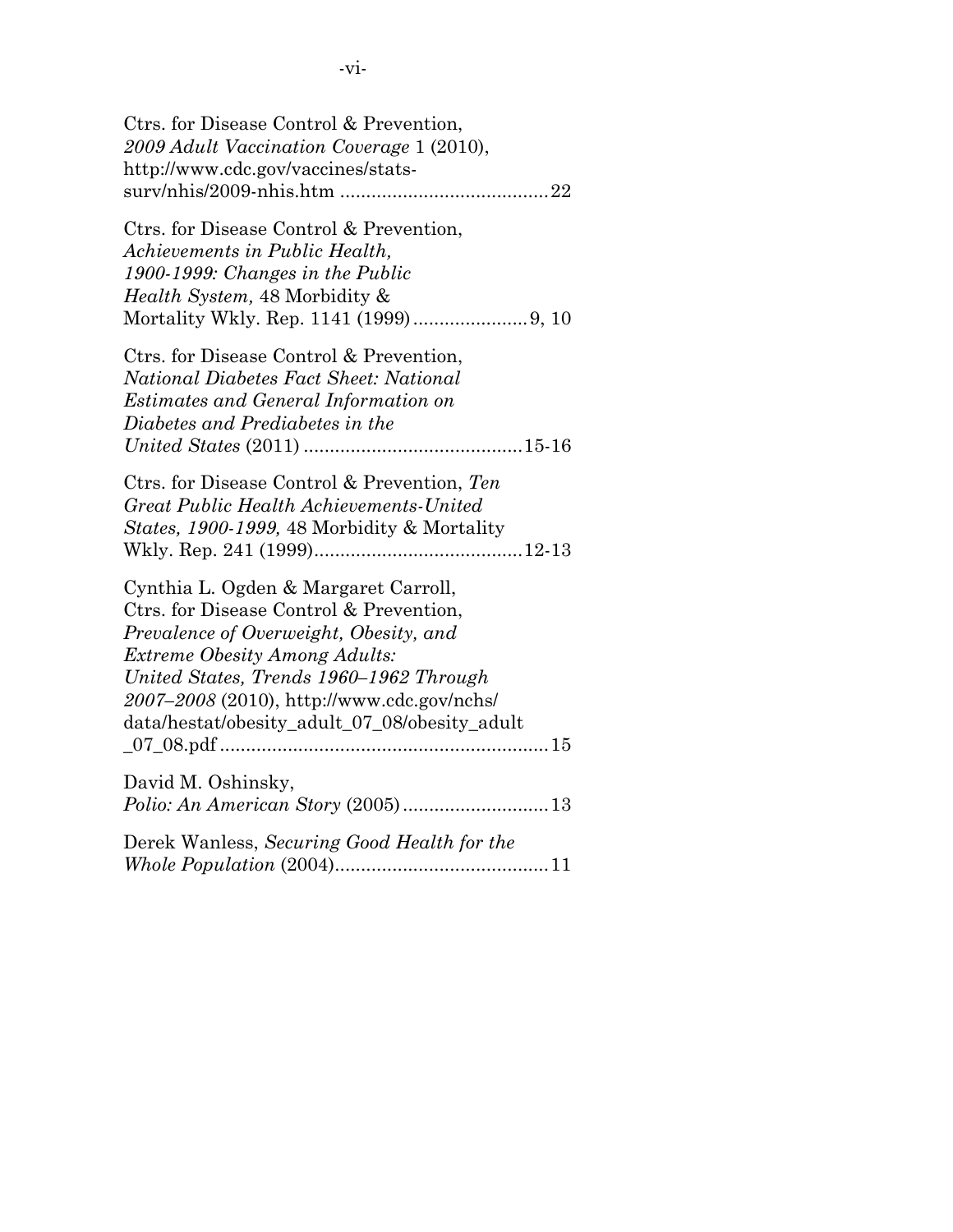| ł |  |
|---|--|
|   |  |
|   |  |
|   |  |
|   |  |
|   |  |
|   |  |

| Donald Lloyd-Jones, et al. Heart Disease and<br>Stroke Statistics - 2011 Update. 123                                                                               |
|--------------------------------------------------------------------------------------------------------------------------------------------------------------------|
| Eric A. Finkelstein et al., Annual Medical<br>Spending Attributable to Obesity: Payer<br>and Service-Specific Estimates, 28 Health                                 |
| Institute of Medicine (IOM) and National<br>Research Council (NRC), Improving Access<br>to Oral Health Care for Vulnerable and                                     |
| Justin G. Trogdon et al., The Economic<br><b>Burden of Chronic Cardiovascular Disease</b><br>for Major Insurers, 8 Health Promotion                                |
| K. David Patterson, Yellow Fever Epidemics<br>and Mortality in the United States, 1693-1905,                                                                       |
| Katherine Baicker et al., Workplace Wellness<br>Programs Can Generate Savings, 29 Health                                                                           |
| Lawrence Gostin, et al., The Law and the<br>Public's Health: The Foundations, in Law in<br>Public Health Practice (Richard A. Goodman                              |
| Leif I. Solberg et al., Repeated Tobacco-<br>Use Screening and Intervention in<br>Clinical Practice: Health Impact and<br>Cost Effectiveness, 31 Am. J. Prev. Med. |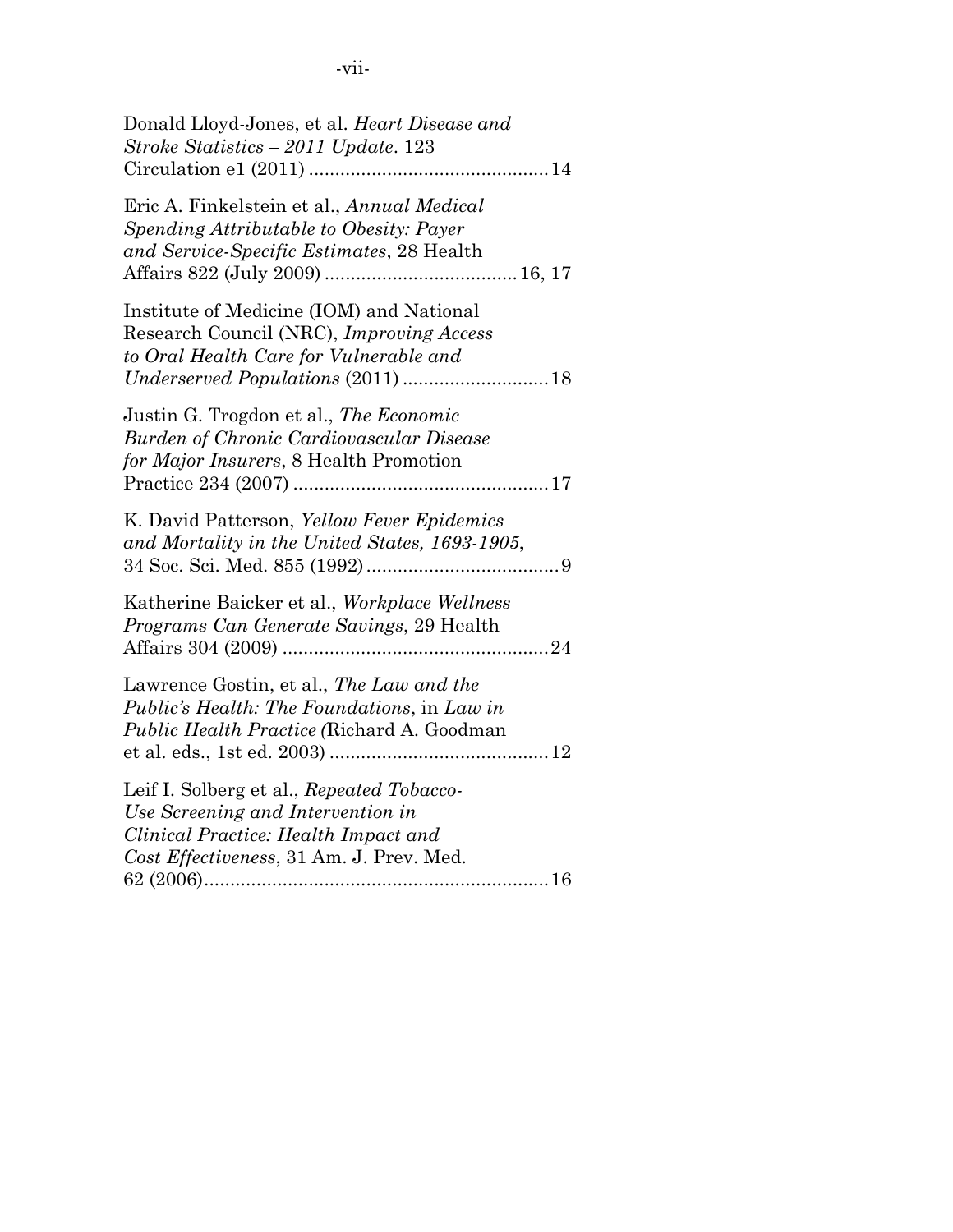| Liesbeth Duijts et al., <i>Breastfeeding</i><br>Protects Against Infectious Diseases During<br>Infancy in Industrialized Countries: A<br><i>Systematic Review</i> , 5 Maternal and Child                           |
|--------------------------------------------------------------------------------------------------------------------------------------------------------------------------------------------------------------------|
| Margaret Kaiser, U.S. Dept. of Health &<br>Human Servs., The United States Public<br>Health Service: An Historical                                                                                                 |
| Michael B.A. Oldstone, Viruses, Plagues, and<br><i>History: Past, Present and Future</i> (1998) 10                                                                                                                 |
| Michael V. Maciosek, Greater Use of<br>Preventive Services in U.S. Health Care<br>Could Save Lives At Little Or No Cost,                                                                                           |
| Michelle A. Green & Mary Bowie,<br><b>Essentials of Health Information</b>                                                                                                                                         |
| Mission: Readiness, Too Fat to Fight:<br>Retired Military Leaders Want Junk Food<br>Out of America's Schools (2010), http://cdn.<br>missionreadiness.org/MR_Too_Fat_to_                                            |
| Nat'l Inst. of Health, Morbidity &<br>Mortality: 2009 Chart Book on<br>Cardiovascular, Lung and Blood Diseases<br>$(2009)$ , <i>available at http://www.nhlbi.nih.gov/</i><br>resources/docs/2009_ChartBook.pdf 17 |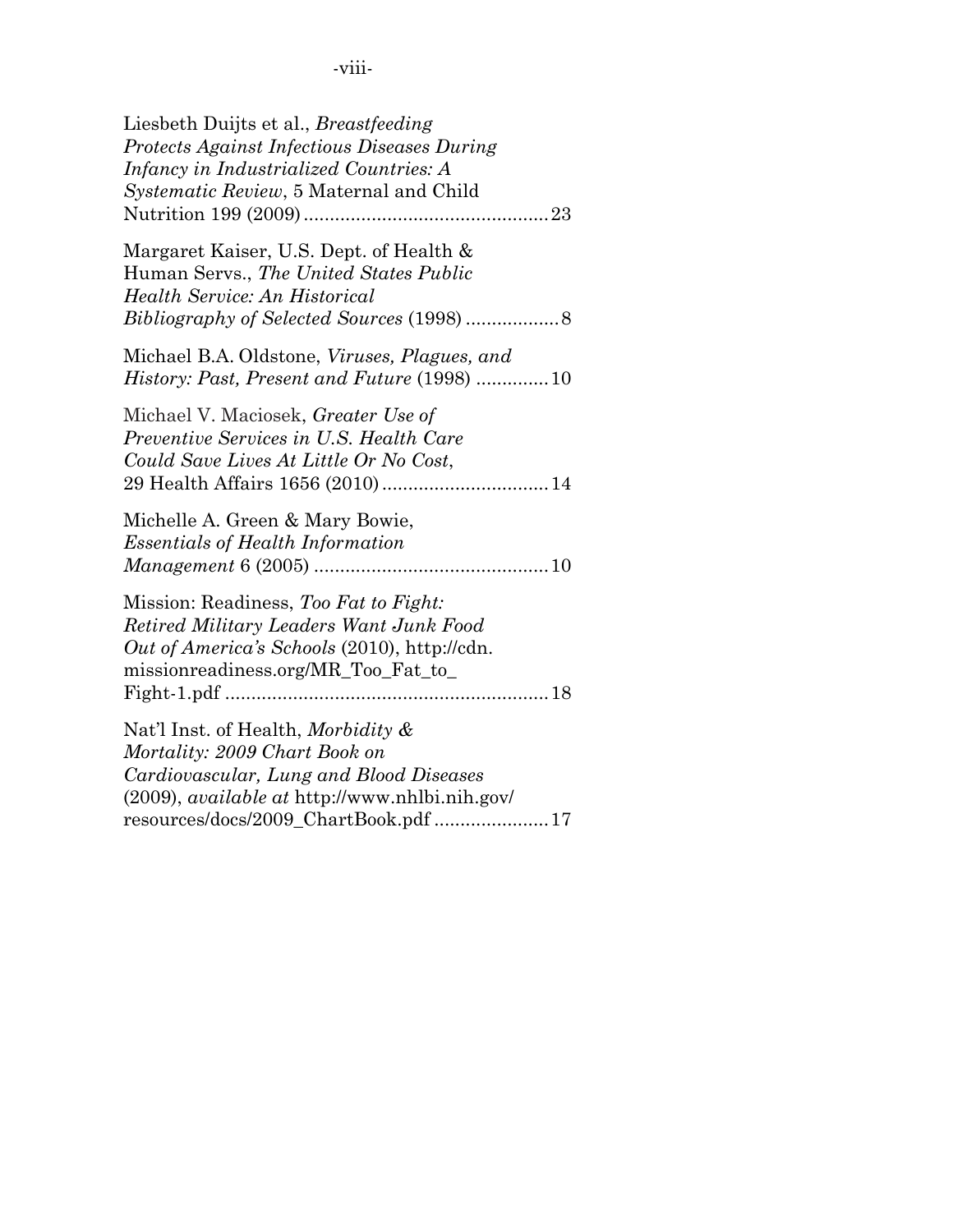| National Prevention, Health Promotion<br>and Public Health Council, National<br>Prevention Strategy (2011), available at<br>http://www.healthcare.gov/prevention/        |
|--------------------------------------------------------------------------------------------------------------------------------------------------------------------------|
| Partnership for Prevention and U.S.<br>Chamber of Commerce, Leading by<br><b>Example: Leading Practices for Employee</b>                                                 |
| Ralph C. Williams, The United States Public                                                                                                                              |
| Ram Koppaka, Ten Great Public<br>Health Achievements—United States,<br>2001 - 2010, 60 Morbidity & Mortality                                                             |
| Rebecca Mitchell & Paul Bates,<br>Measuring Health-Related Productivity Loss,<br>14 Population Health Mgmt. 93 (2011) 17-18                                              |
| Robert Wood Johnson Foundation, Return<br>on Investment in Public Health: A Summary<br>of Groundbreaking Research Studies (2011),<br>http://www.rwjf.org/files/research/ |
| Ross A. Hammond & Ruth Levine,<br>The Economic Impact of Obesity in the<br>United States, 3 Diabetes, Metabolic<br>Syndrome and Obesity: Targets and                     |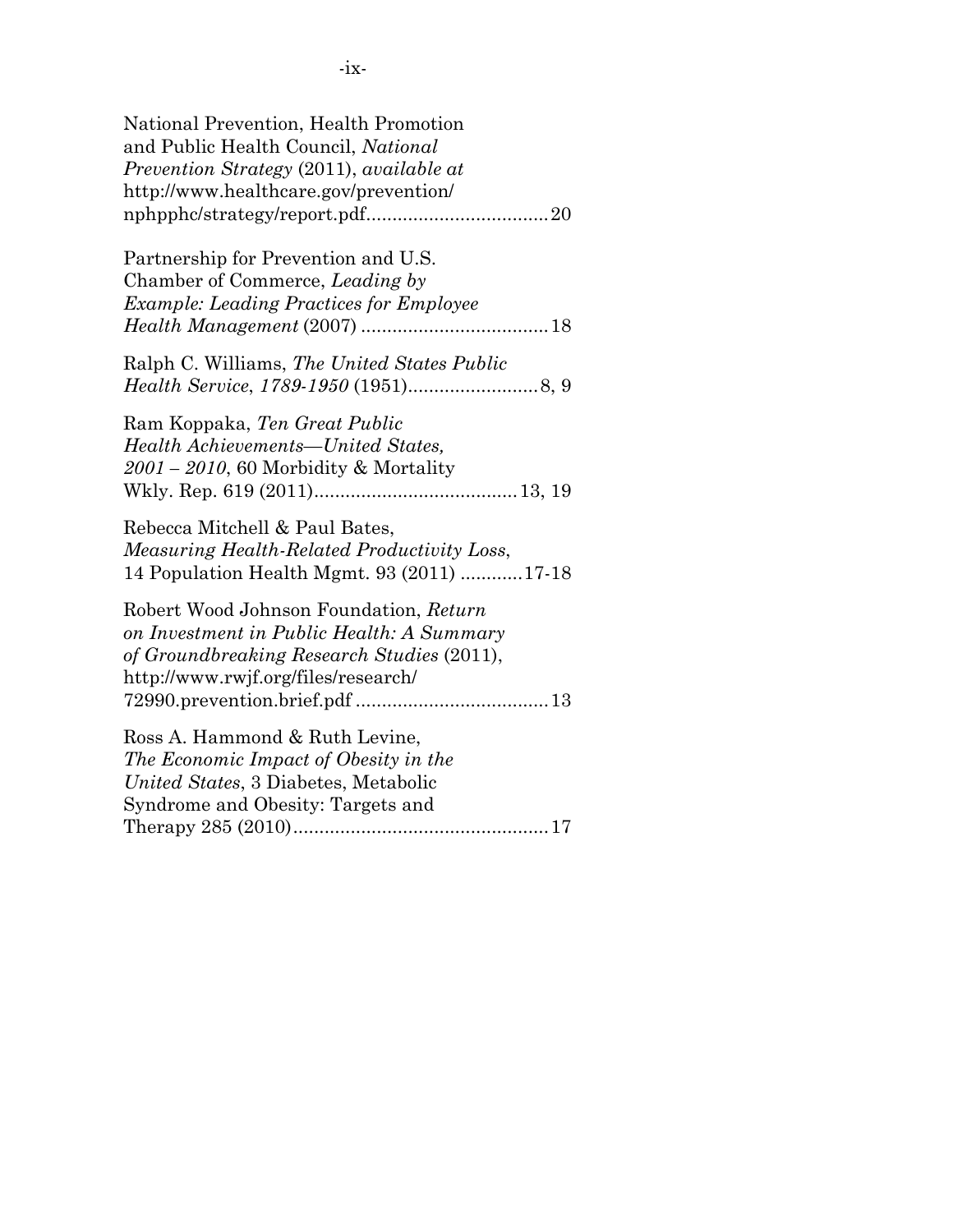| Sandra W. Roush et al., <i>Historical</i><br>Comparisons of Morbidity and Mortality<br>for Vaccine-Preventable Diseases in the                                       |
|----------------------------------------------------------------------------------------------------------------------------------------------------------------------|
| Sheldon H. Jacobson & Laura McLay,<br>The Economic Impact of Obesity on<br>Automobile Fuel Consumption,<br>51 Engineering Economist 307 (2006) 18                    |
| Stanley A. Plotkin, <i>History of Vaccine</i><br><i>Development</i> (Stanley A. Plotkin ed., 2011) 13                                                                |
| Tim Dall et al., <i>Economic Costs of Diabetes in</i><br><i>the U.S. in 2007, 31 Diabetes Care 596 (2008)16</i>                                                      |
| U.S. Dep't. of Health & Human Servs.,<br>Ctrs. for Disease Control & Prevention,<br>The Health Consequences of Smoking:<br>A Report of the Surgeon General (2004) 15 |
| U.S. Dep't. of Health & Human Servs.,<br>Public Health Functions Steering Committee,                                                                                 |
| Y. Claire Wang et al., <i>Health and Economic</i><br>Burden of the Projected Obesity Trends in<br><i>the USA and the UK, 378 The Lancet</i>                          |
|                                                                                                                                                                      |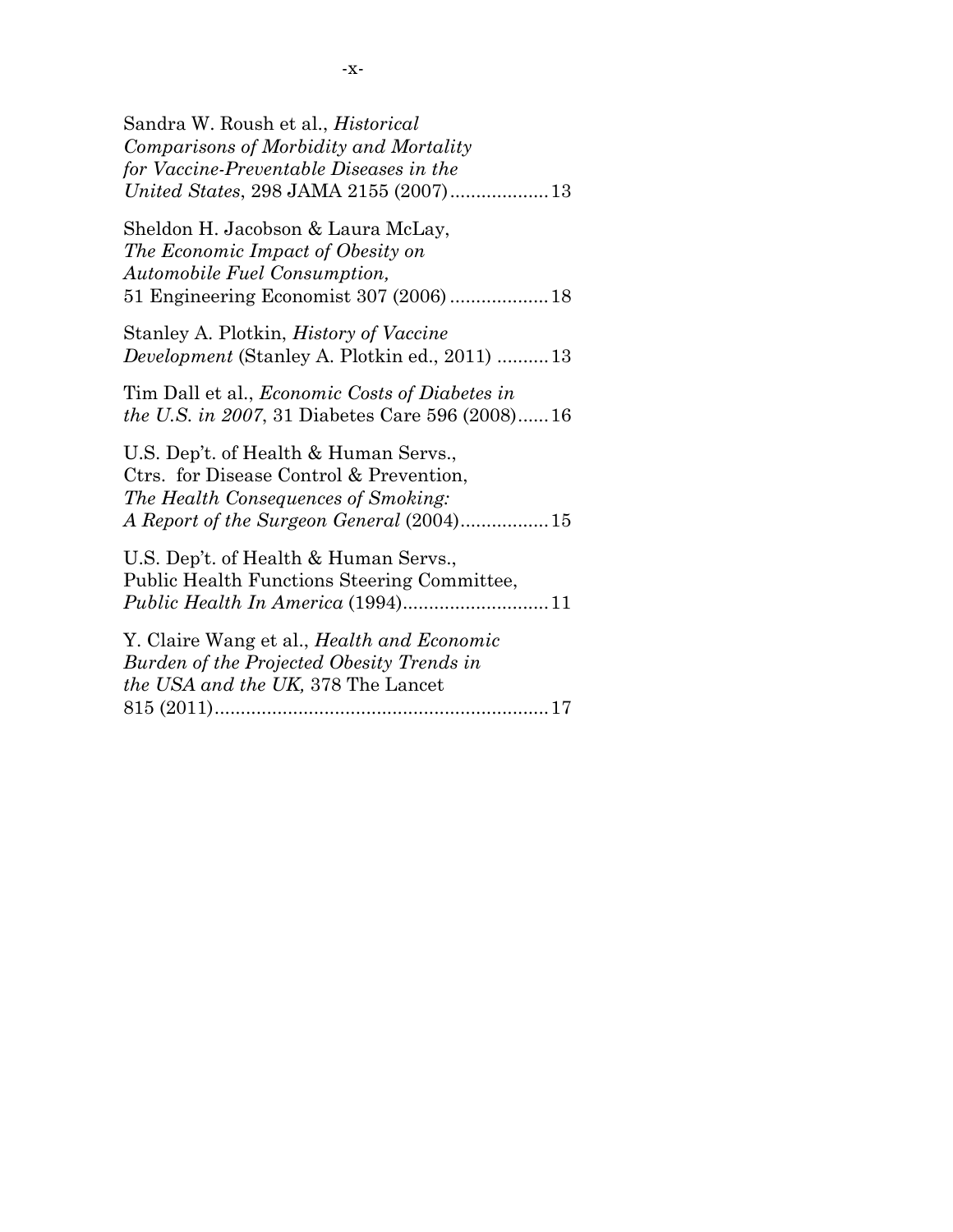#### **INTEREST OF AMICI CURIAE**<sup>1</sup>

 The **American Public Health Association** (APHA) is the oldest and most diverse organization of public health professionals in the world. Founded in 1872, APHA represents a broad array of health providers, educators, environmentalists, policymakers, and health officials working at all levels within and outside government. APHA aims to protect all Americans and their communities from preventable, serious health threats, and strives to ensure that community-based health promotion and disease prevention activities and preventive health services are universally accessible in the United States. APHA's goal is for the United States to become the healthiest nation in one generation.

 Founded in 1930, the **American Academy of Pediatrics** (AAP) is a national, not-for-profit organization dedicated to furthering the interests of children's health. Since AAP's inception, its membership has grown from 60 pediatricians to over 62,000 primary care pediatricians, pediatric medical subspecialists, and pediatric surgical specialists. Over the past 80 years, AAP has become a powerful voice for children's health through education, research, advocacy, and the provision of expert advice.

<sup>1</sup> The parties have filed notices with the Clerk consenting to the filing of amicus briefs in this case. No party's counsel authored this brief in whole or in part. No party or party's counsel contributed money to fund preparation or submission of this brief. No person, other than *amici* and *amici*'s counsel, made a monetary contribution for the preparation or submission of this brief.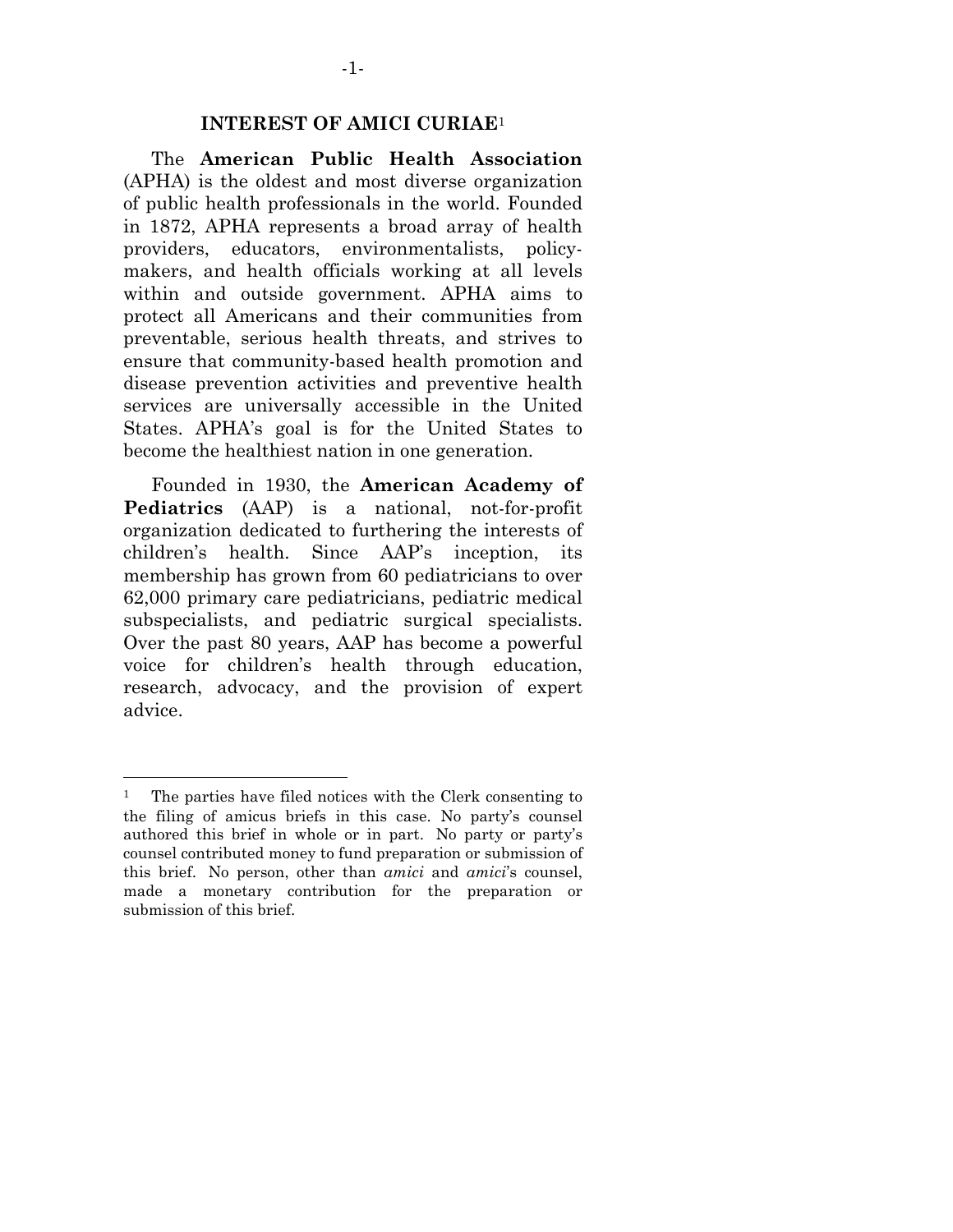The **American Lung Association** is one of the nation's oldest voluntary health organizations, with more than 400,000 volunteers representing all 50 states and the District of Columbia, Puerto Rico, and the Virgin Islands. Lung disease is the third-leading cause of death in the United States, and is largely preventable. Because cigarette smoking is the leading cause of preventable death and disease in the world, claiming about 443,000 American lives each year, and is a major cause of lung cancer and chronic obstructive pulmonary disease (COPD), the American Lung Association has long been active in research, education, and public policy advocacy regarding the adverse health effects caused by tobacco use and exposure to secondhand smoke.

 The **American School Health Association** (ASHA), founded in 1926, supports the terms of Title IV that modernize public health systems, increase access to clinical preventive services, spur the creation of healthier communities and schools, and support key innovations to improve public health under the provisions for the Public Health and the Prevention Fund. ASHA strongly supports the continuation of the Public Health Council in order to turn the nation's focus from sickness and disease to wellness and prevention. ASHA expresses its strong support for the ACA provision providing for the Prevention and Public Health Fund to expand and maintain national investment in prevention. ASHA's members and leadership also commend the Community Transformation Grants to communitybased community preventive activities and the health grants for highly effective School Based Health Centers.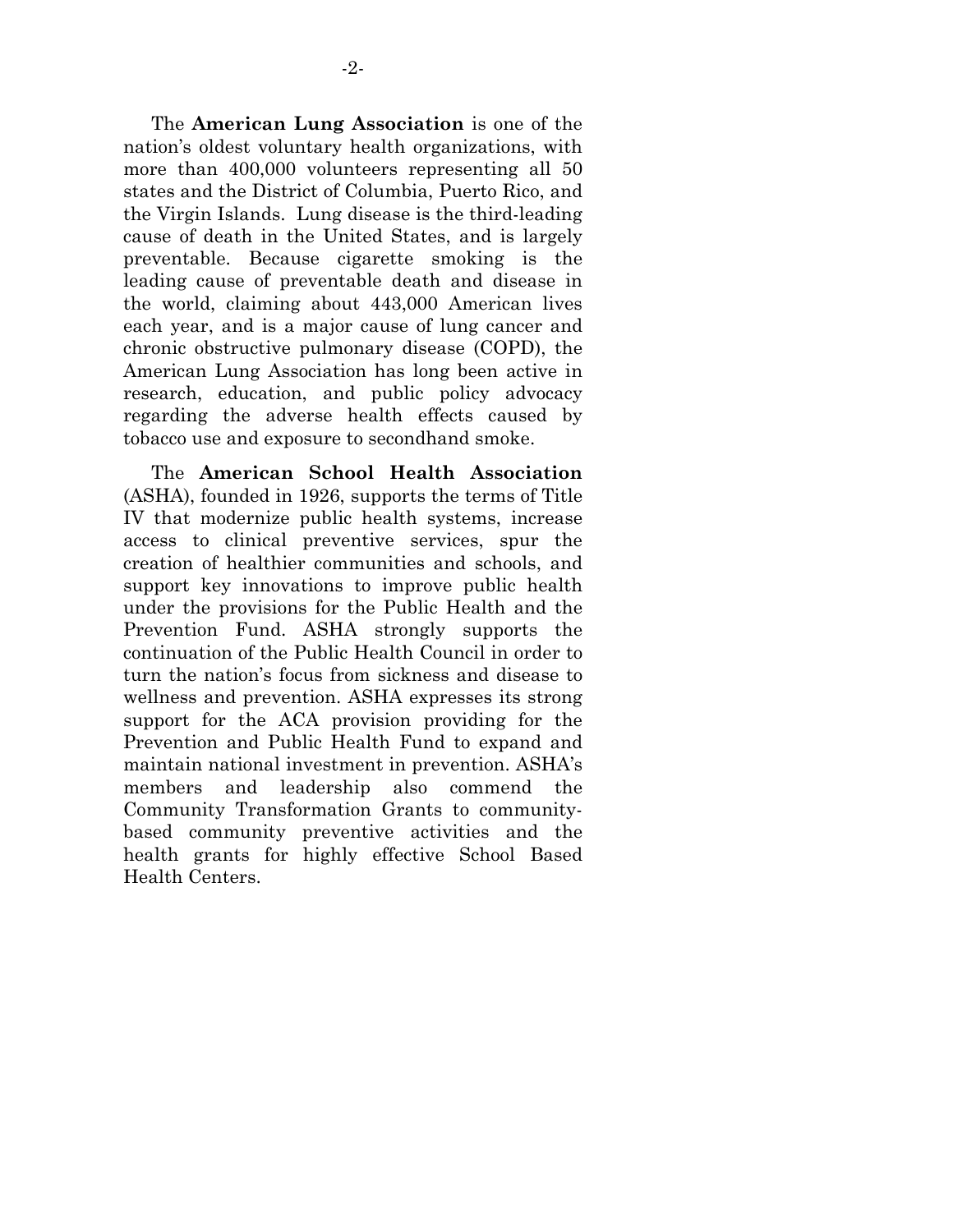Established in 1953, the **Association of Schools of Public Health** (ASPH) represents the forty nine Council on Education for Public Health -accredited Schools of Public Health. In 2011, over 26,000 students were enrolled in graduate level degree programs at ASPH schools, and more than 200,000 current public health workers, principally those employed in the public sector, received short term professional training through programs centered at these schools. In addition to their education and training missions, schools of public health carry out cutting edge research to support the most effective approaches to improving the health of the public. This includes almost \$800 million annually of National Institutes of Health sponsored research as well as substantial work for the Centers for Disease Control and Prevention, the Health Resources and Services Administration, the Agency for Healthcare Research and Quality, the U.S. Agency for International Development, and many other federal agencies.

 The **National Association of County and City Health Officials** (NACCHO), a non-profit organization, envisions health, equity, and wellbeing for all people in their communities through public health policies and services. As a leader, partner, catalyst, and voice for the nation's 2800 local health departments, NACCHO provides education, information, research, and technical assistance and facilitates partnerships among local, state, and federal agencies to ensure the conditions that promote health and equity, combat disease, and improve the quality and length of all lives.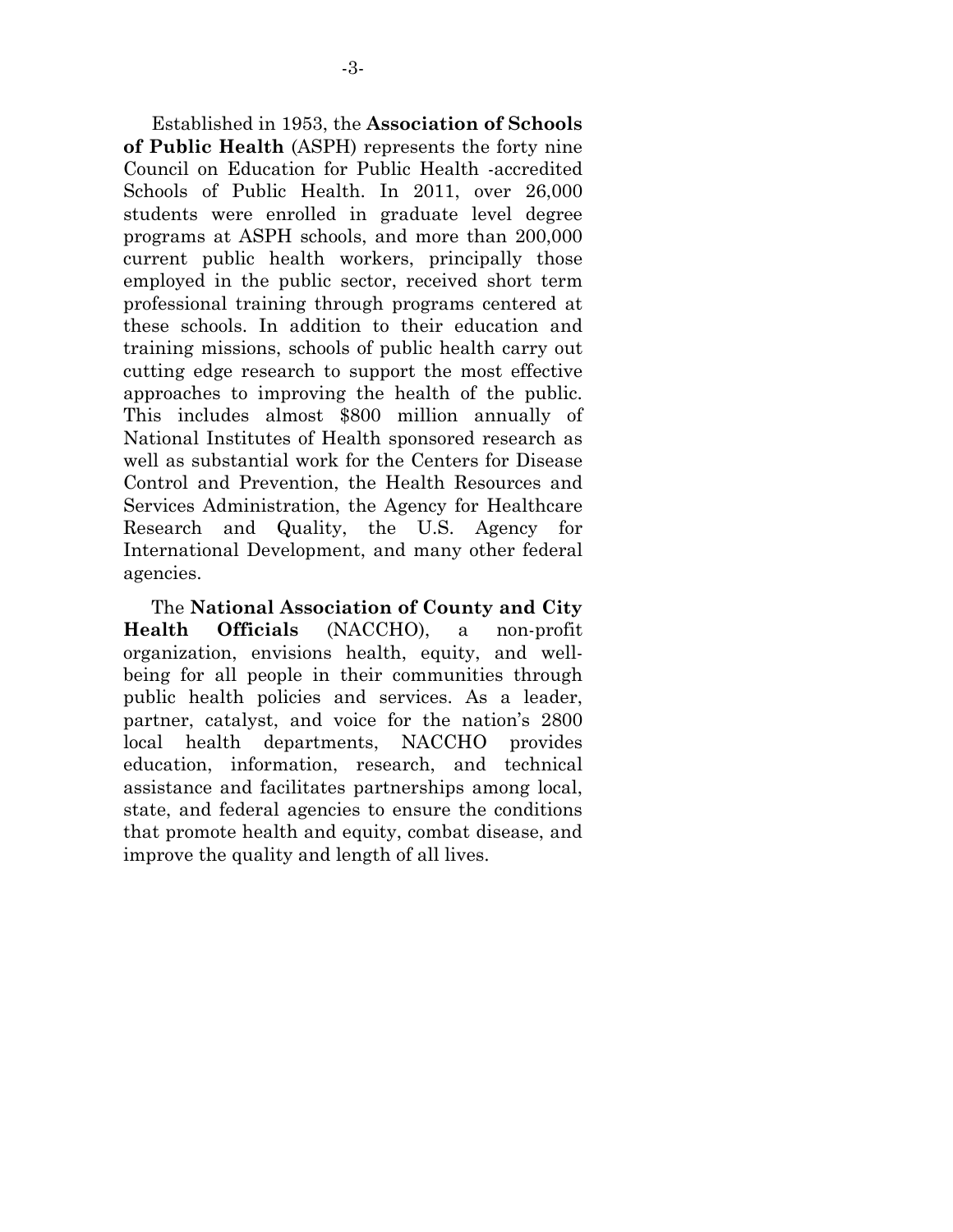The **National Association of Local Boards of Health** (NALBOH) informs, guides, and is the national voice for boards of health. Uniquely positioned to deliver technical expertise in governance and leadership, board development, health priorities, and public health policy, NALBOH strives to strengthen good governance where public health begins—at the local level. The Affordable Care Act's prevention and public health provisions are important to NALBOH because they empower boards of health and local communities with vital resources and tools to ensure they can provide the programs, services, and policies necessary to prevent disease and promote health initiatives that result in healthier communities.

 The **National Health Law Program** (NHeLP) is a 40-year-old public interest law firm that works to advance access to quality health care, improve the public's health, and protect the legal rights of lowerincome people and people with disabilities. NHeLP engages in education, policy analysis, administrative advocacy, and litigation.

 The **Public Health Law Association** (PHLA) was formed in 2003 as a non-profit membership organization. It serves as an independent voice for public health attorneys and other stakeholders who shape, use, teach, study, or conduct research in the highly dynamic field of public health law and policy. PHLA is dedicated to using public health law to promote healthy people and healthy communities through dialogue, partnerships, education, and research.

 The **Public Health Law Center** (the Center) is a non-profit public interest legal resource center at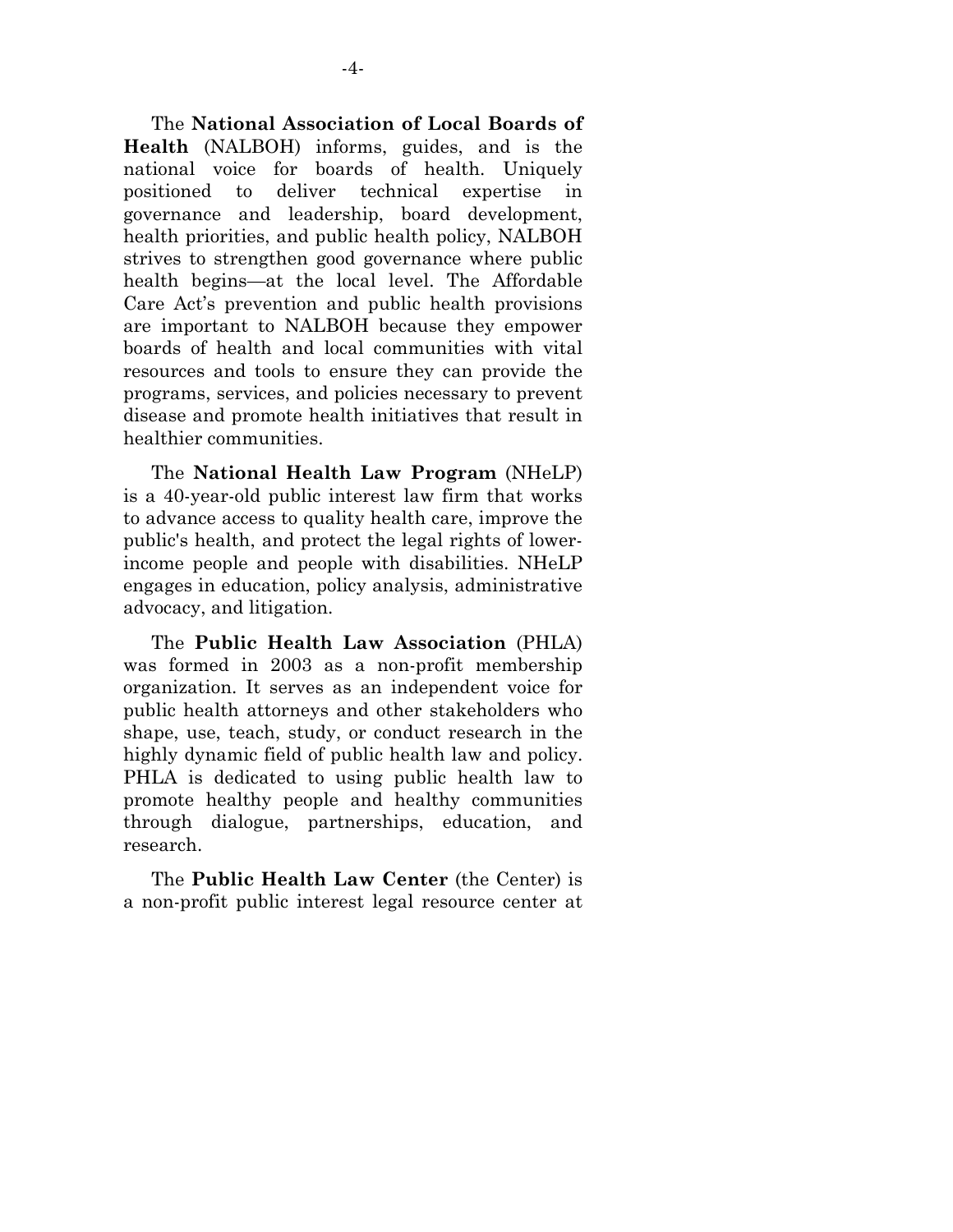the William Mitchell College of Law in Saint Paul, Minnesota. The Center helps local, state, and national leaders improve public health by strengthening law. The Center frequently prepares amicus briefs in support of public policies that benefit the nation's health.

 **Public Health Law & Policy** (PHLP) is a national nonprofit, composed of attorneys, policy analysts, and urban planners dedicated to building healthy communities nationwide. PHLP develops legal and policy tools to create lasting change, working with advocates, public officials, and others who want to improve public health conditions where they live and work. PHLP engages in policy research and analysis, technical legal assistance, and community-tailored training.

#### **SUMMARY OF ARGUMENT**

 For more than two centuries, the federal government has played a key role in creating, funding, and improving public health infrastructure and services. The Patient Protection and Affordable Care Act ("the ACA") expands the country's prevention and public health efforts through provisions intended to modernize public health systems, prevent chronic disease, increase access to preventive services, and spur the creation of healthier communities. Pub. L. No. 111-148, 124 Stat. 119 (2010), as amended by the Health Care and Education Reconciliation Act of 2010, Pub. L. No. 111-152, 124 Stat. 1029 (2010). Many of these provisions are already in effect, helping to improve the health of millions of Americans.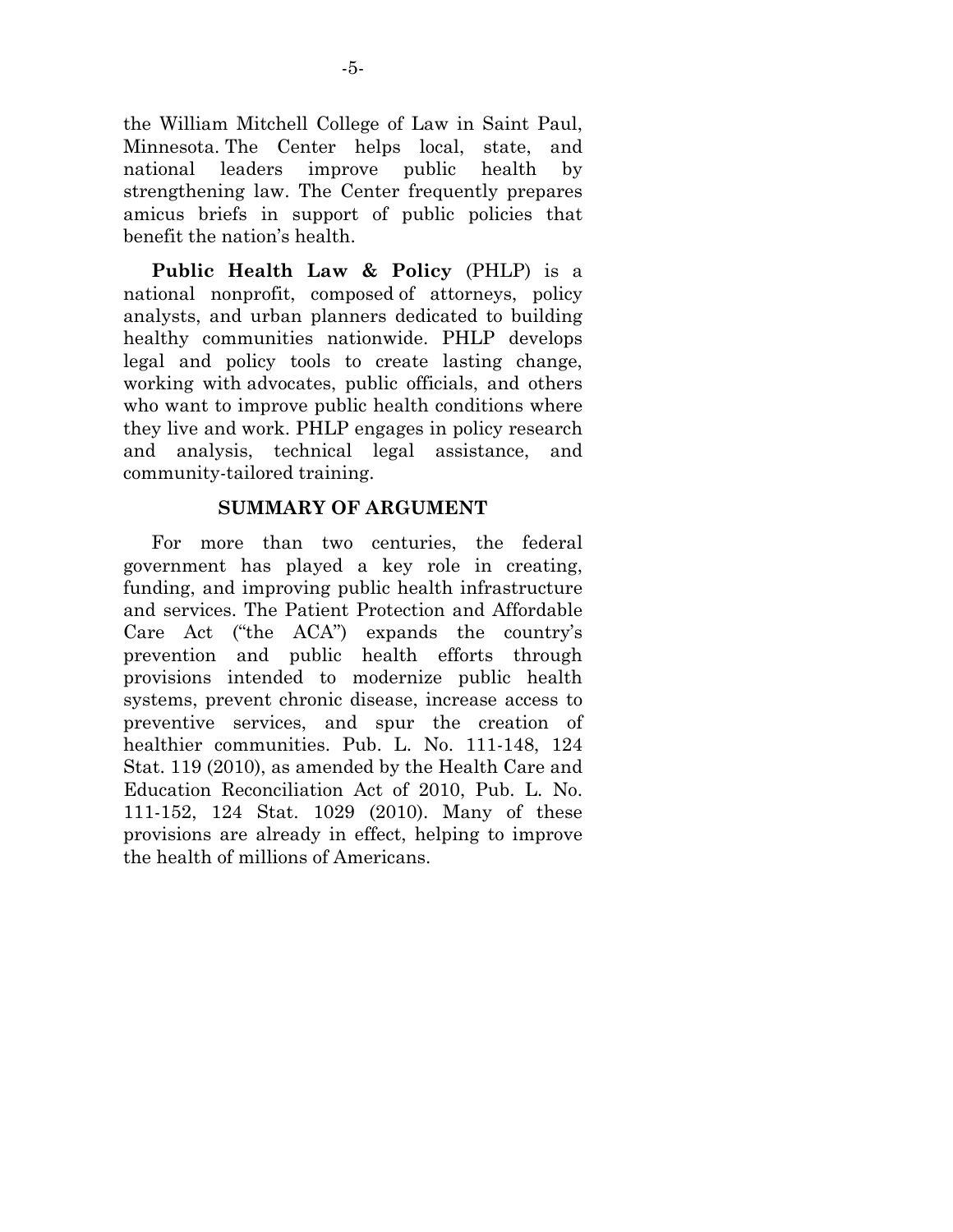The briefs of the United States and supporting *amici* discuss the issue of severability in detail. *Amici* public health and prevention organizations write here to emphasize the crucial importance of federal public health and prevention initiatives not only for the well-being of millions of individuals but also for the United States itself. *Amici* provide the Court with a brief history of federal involvement in public health, an explanation of the importance of prevention and public health initiatives to the health, welfare and security of the country, and a detailed description of the key prevention and public health provisions contained in the ACA.

 Given the federal government's longstanding commitment to improving and protecting public health, the ever-growing importance of public health and prevention for the health and security of the nation, and the stand-alone nature of these provisions, this Court should find for the government on the question of severability, should that question be reached.

#### **ARGUMENT**

 For over two hundred years, federal public health and prevention initiatives have provided extraordinary benefits to the United States and its people. Having tamed and conquered many of the infectious diseases that ravaged human populations for millennia, Americans can now expect that their children will survive to adulthood and that they will live to old age. But new and renewed threats make public health and prevention as crucial now as they were in previous centuries. Epidemic levels of chronic disease threaten to shorten the average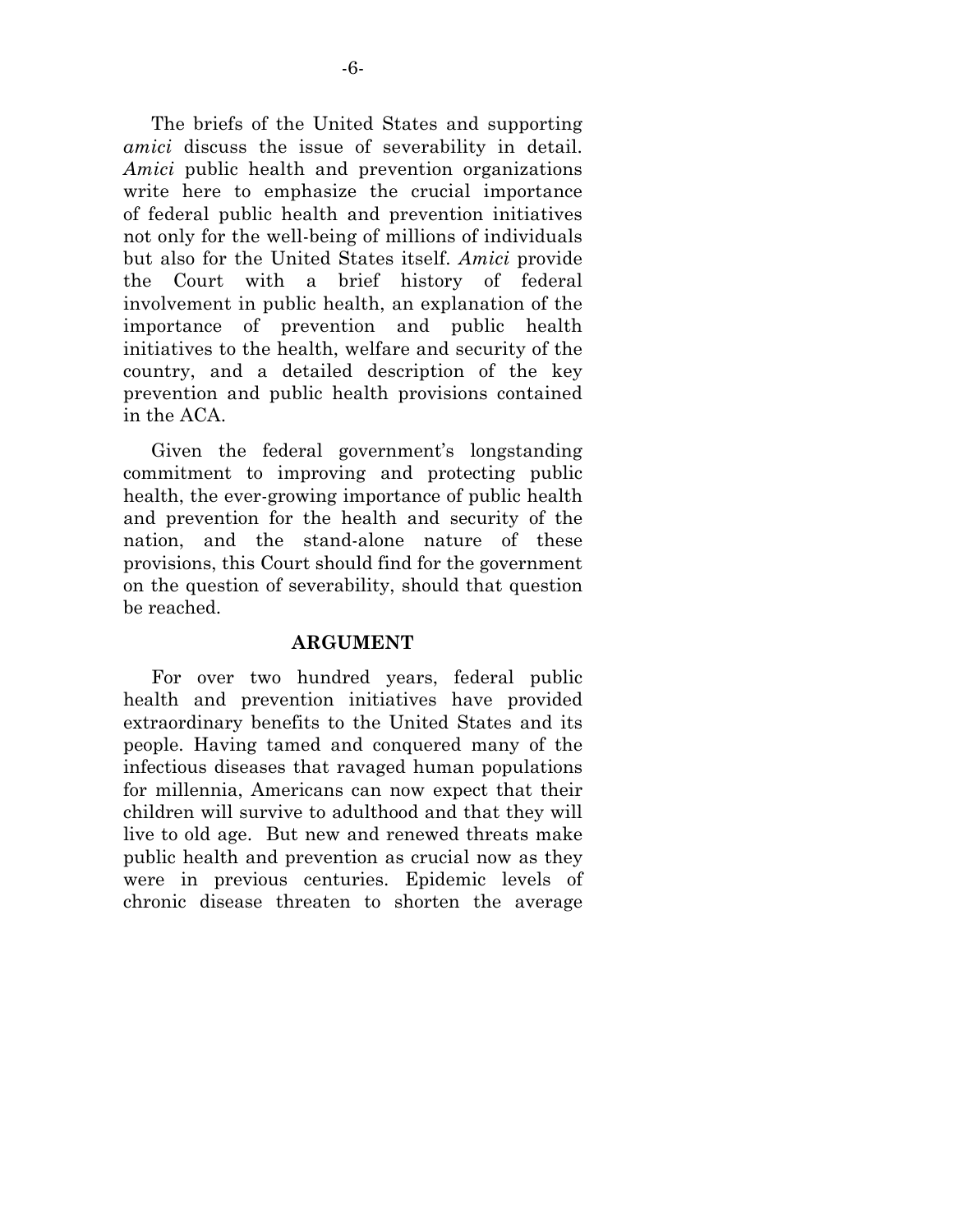lifespan. Emerging threats such as drug-resistant contagions and bioterrorism require new techniques, tactics, and training. Therefore, the role of the federal government in directing and coordinating public health preparedness, research, and response is more important than ever.

*Amici* urge this Court to find for respondents on the question of severability, should that question be reached. As noted by the federal government and other amici, the ACA contains "hundreds of . . . provisions" that have a "manifest lack of connection to the individual mandate." *Florida v. U.S. Dep't of Health & Human Servs.*, 648 F.3d 1235, 1323 (11th Cir. 2011). The initiatives described in this brief are among those provisions and, as discussed below, have a direct, significant, and positive impact on prevention and public health.

### **I. THE UNITED STATES HAS LONG ACTED TO PROTECT AND IMPROVE THE PUBLIC'S HEALTH**

 The federal government, in recognition of the fact that public health is a key component of a healthy population, productive workforce, and strong national defense, has long played an active role in providing essential public health infrastructure and services. This role has evolved over time, as agencies initially launched to address the health of merchant mariners and to support national security during wartime, are now invaluable tools in improving the health of the entire population. Effectively addressing the emerging threats posed by global pandemics, bioterrorism, and preventable chronic illnesses like obesity, diabetes, heart disease,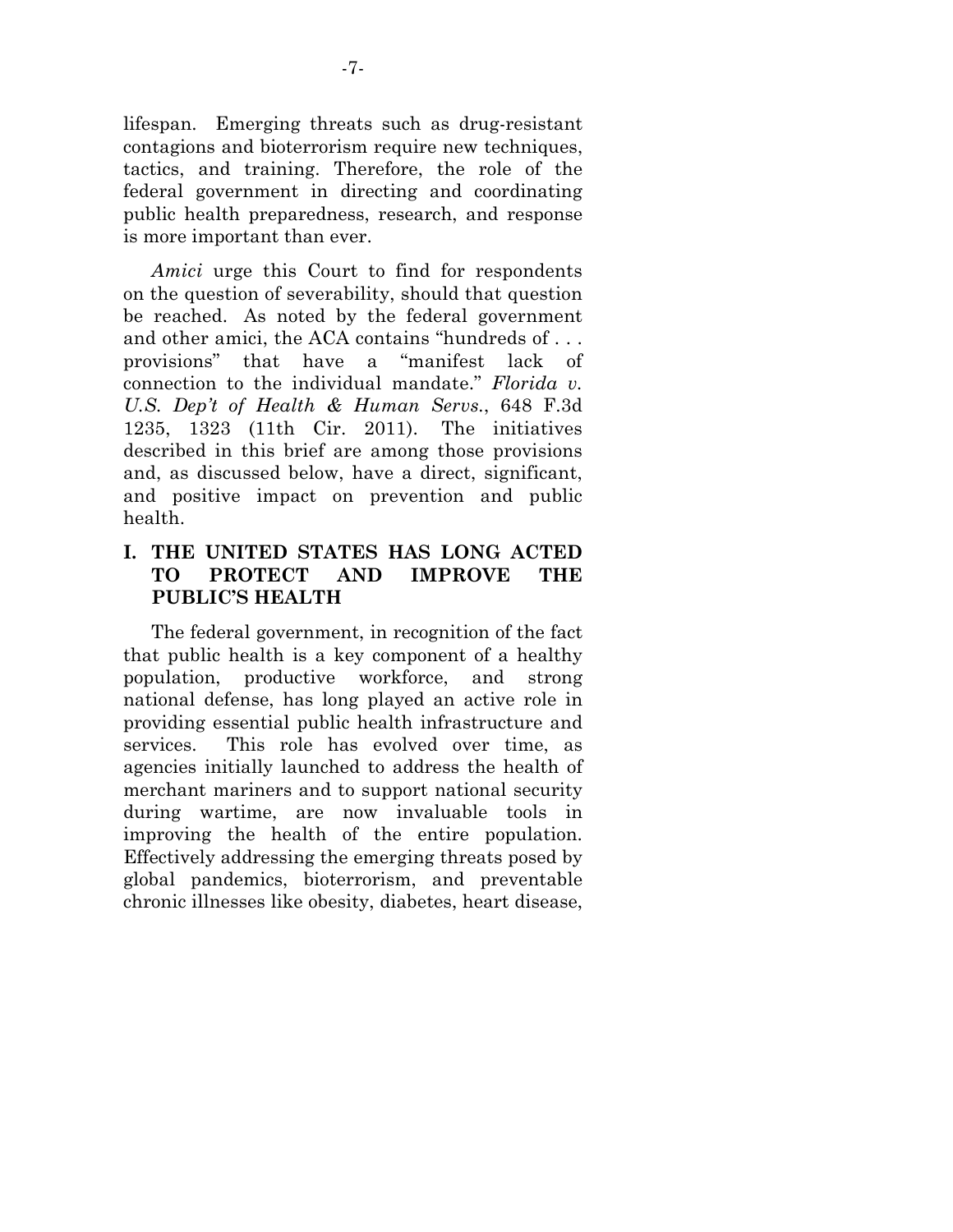lung disease, and cancer is crucial not only to Americans' physical health, but to the country's economic competitiveness, financial health, and national security as well.

### **A. The Federal Government has Supported Public Health Since the Dawn of the Nation**

The Public Health Service celebrated its bicentennial in 1998, commemorating 200 years of federal public health promotion. Margaret Kaiser, U.S. Dep't of Health & Human Servs., *The United States Public Health Service: An Historical Bibliography of Selected Sources* 1 (1998). Now a division of the Department of Health and Human Services (HHS), the Public Health Service began as a network of hospitals that became known as the Marine Hospital Service (MHS). Alejandro de Quesada, *The U.S. Home Front 1941-45*, at 27 (2008). This network was established in 1798 when Congress, recognizing that a strong merchant marine force was necessary for international commerce and to supplement the Navy in case of war, authorized the creation of a governmentoperated hospital service for merchant seamen. An Act for the Relief of Sick and Disabled Seamen, 1 Stat. 605 (1798), *available at* http://history.nih. gov/research/downloads/1StatL605.pdf; *see also*  Ralph C. Williams, *The United States Public Health Service*, *1789-1950*, at 25 (1951). Over time, the MHS's reach was extended to members of the Navy and Coast Guard, as well as certain veterans and dependents. Williams, *supra*, at 47-51.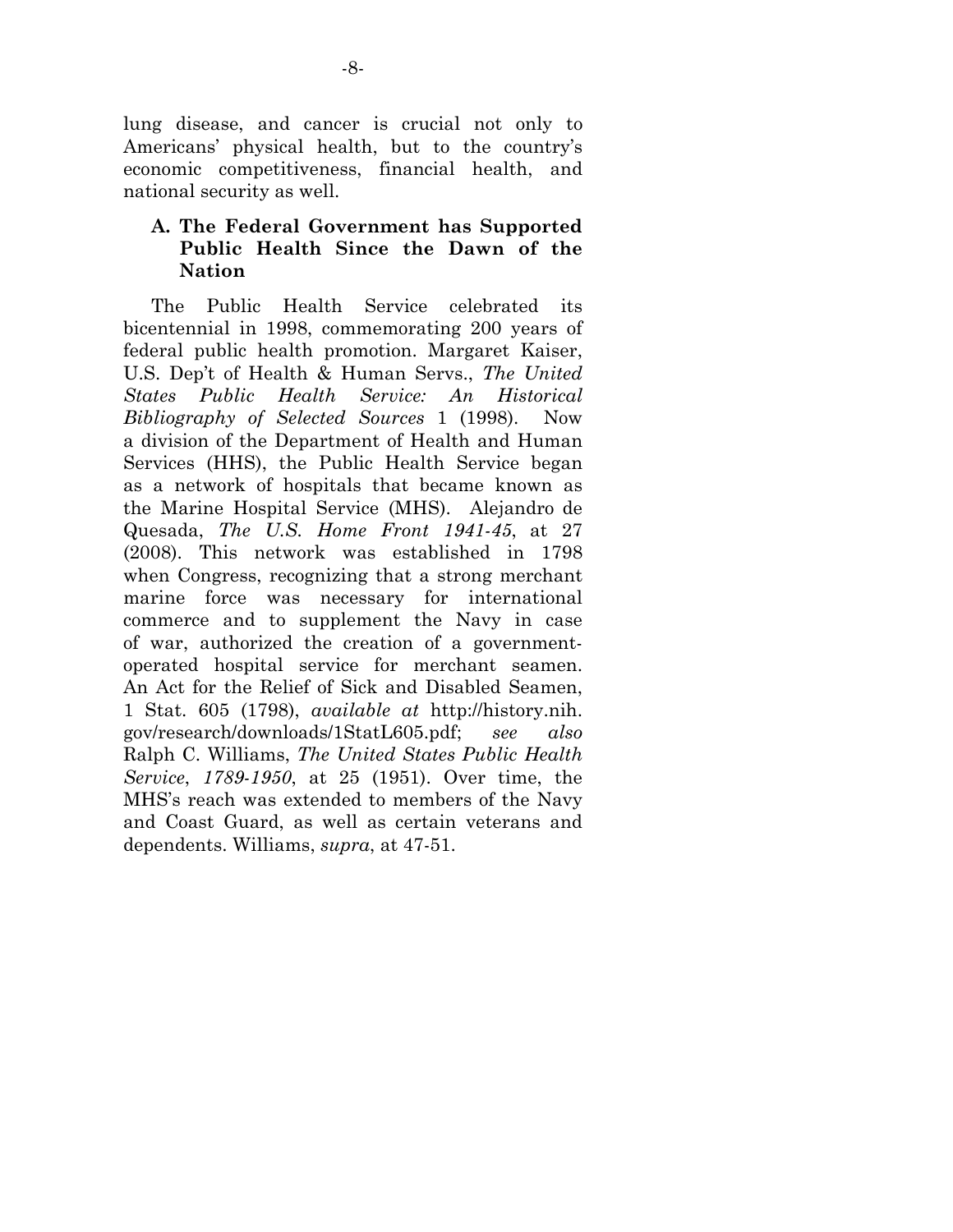Responding to the rising threat of contagious epidemics, including a yellow fever epidemic in 1877 that killed an estimated 100,000 to 150,000 Americans, the federal government expanded the MHS's focus to include infectious disease control and surveillance. K. David Patterson, *Yellow Fever Epidemics and Mortality in the United States, 1693- 1905*, 34 Soc. Sci. Med. 855, 859 (1992); *see also*  Williams, *supra*, at 113-175. In 1878, Congress furthered this effort by passing the first national quarantine act, which banned infected people, merchandise, and animals from entering the country, and tasked the MHS with enforcement. An Act to Prevent the Introduction of Contagious or Infectious Diseases into the United States, 20 Stat. 37 (1878), *available at* http://history.nih.gov/ research/downloads/20StatL37.pdf*.* To assist in surveillance and quarantine efforts, the federal government created programs to track the spread of cholera, smallpox, plague, and yellow fever. Ctrs. for Disease Control & Prevention, *Achievements in Public Health, 1900-1999: Changes in the Public Health System,* 48 Morbidity & Mortality Wkly. Rep. 1141, 1143 (1999). To reflect this expanded role, in 1912 Congress officially changed the name of the Marine Hospital Service to the Public Health Service. An Act to Change the Name of the Public Health and Marine-Hospital Service to the Public Health Service, to Increase the Pay of Officers of Said Service, and for Other Purposes, 37 Stat. 309 (1912).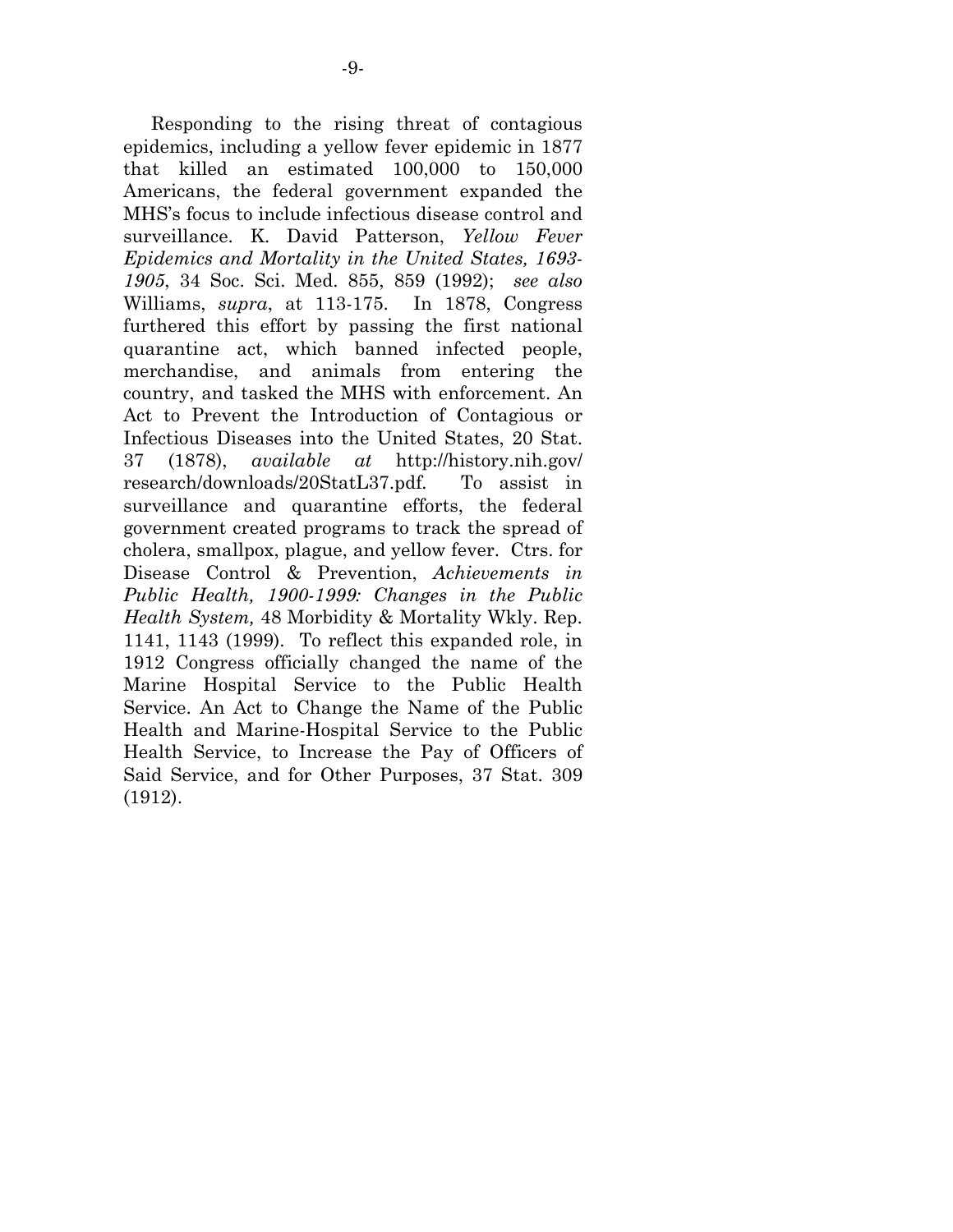#### **B. Federal Public Health Efforts Expanded in the Wartime and Post-War Eras**

In recognition of the importance of public health in a time of increasing international instability, in 1939 President Franklin D. Roosevelt placed the Public Health Service under the newly created Federal Security Agency, which was established to promote social and economic security, educational opportunity, and the health of American citizens. Reorganization Plan No. 1 of 1939, 5 U.S.C. App. 1 (1939). During World War II, the Public Health Service grew from 8,000 personnel in 1940 to over 16,000 by 1945 as it expanded to assist injured and disabled soldiers and address growing public health needs at home. de Quesada, *supra*, at 28.

Post-war, federal public health efforts increasingly focused on improving the nation's overall health. The Communicable Disease Center, forerunner of the Centers for Disease Control and Prevention, was created in 1946. Ctrs. for Disease Control & Prevention, *supra,* at 1143. In 1953, the national importance of public health was recognized by the creation of the cabinet-level Department of Health, Education and Welfare. Reorganization Plan No. 1 of 1953, 5 U.S.C. App. 1 (1953). In the 1960s and 1970s, efforts led by the Public Health Service resulted in the worldwide eradication of smallpox, which killed approximately 300 million people in the 20th century alone. Michael B.A. Oldstone, *Viruses, Plagues, and History: Past, Present and Future* 4 (1998); Michelle A. Green & Mary Bowie, *Essentials of Health Information Management* 6 (2005).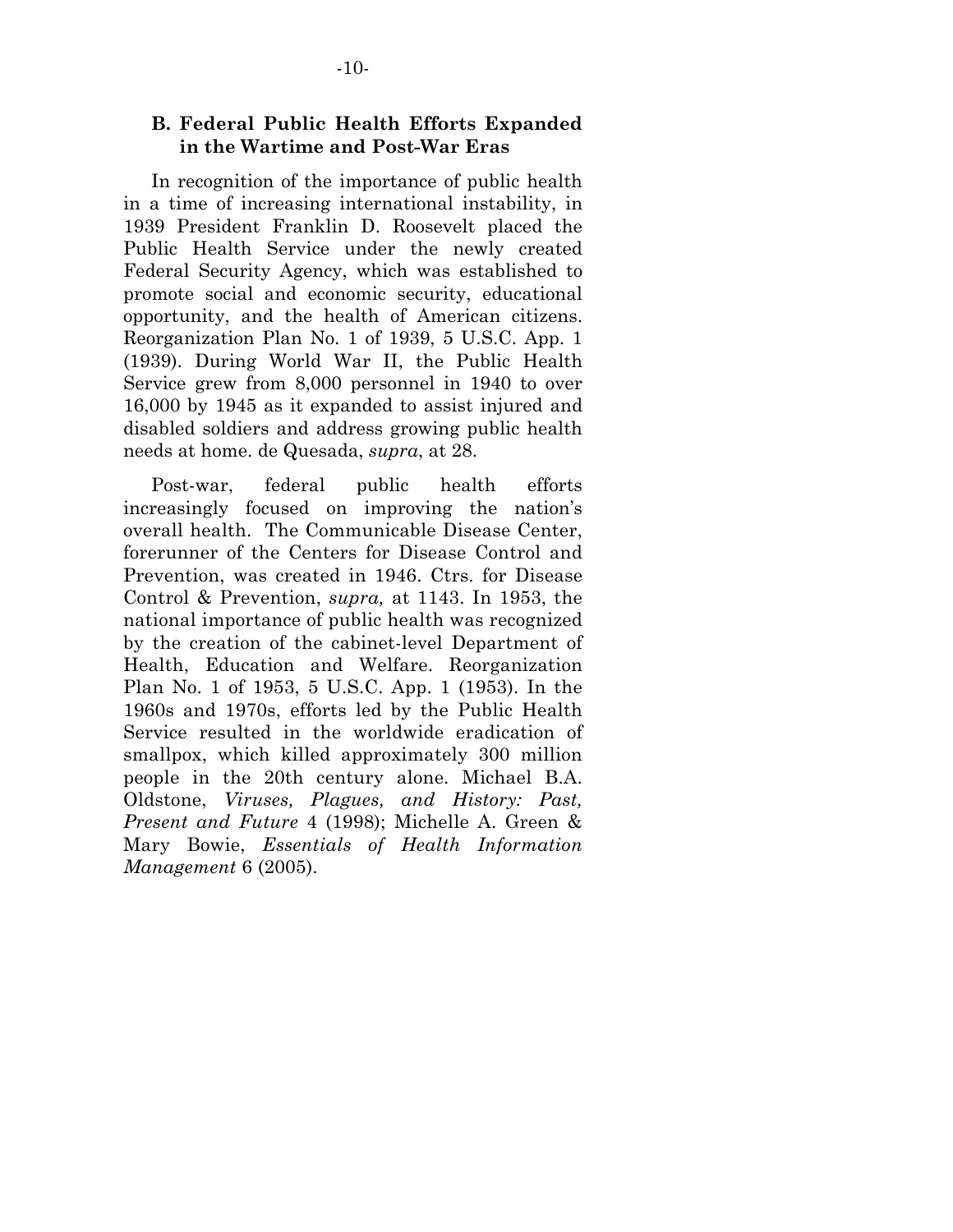In recent years, the federal government has played an active role in protecting and improving public health through measures such as the Ryan White Comprehensive AIDS Resource Emergency (CARE) Act, 42 U.S.C. § 300ff (1990), the Vaccines for Children Program, 42 U.S.C. § 1396s (1993), and the Office of Public Health Emergency Preparedness, which coordinates efforts against bioterrorism and other emergency health threats, 42 U.S.C. § 300hh (2006). As discussed in Section II, these and other federal public health initiatives are actively addressing today's major public health threats.

### **II. PREVENTION AND PUBLIC HEALTH INITIATIVES PROVIDE WIDE-RANGING BENEFITS TO THE UNITED STATES**

Public health can be described as an organized effort to prevent disease, prolong life, and promote health. *See* Derek Wanless, *Securing Good Health for the Whole Population* 3 (2004). Essential aspects of public health include monitoring community health status, investigating and diagnosing health problems and hazards, informing and educating the public about health issues, and researching and applying innovative solutions to public health problems. U.S. Dep't of Health & Human Servs., Public Health Functions Steering Committee, *Public Health In America* (1994).

The federal government is uniquely able to protect the American public from threats to public health by coordinating different branches and levels of government, and facilitating communication and response between them and those in need. For example, federal action is necessary to ensure a coordinated response to infectious disease outbreaks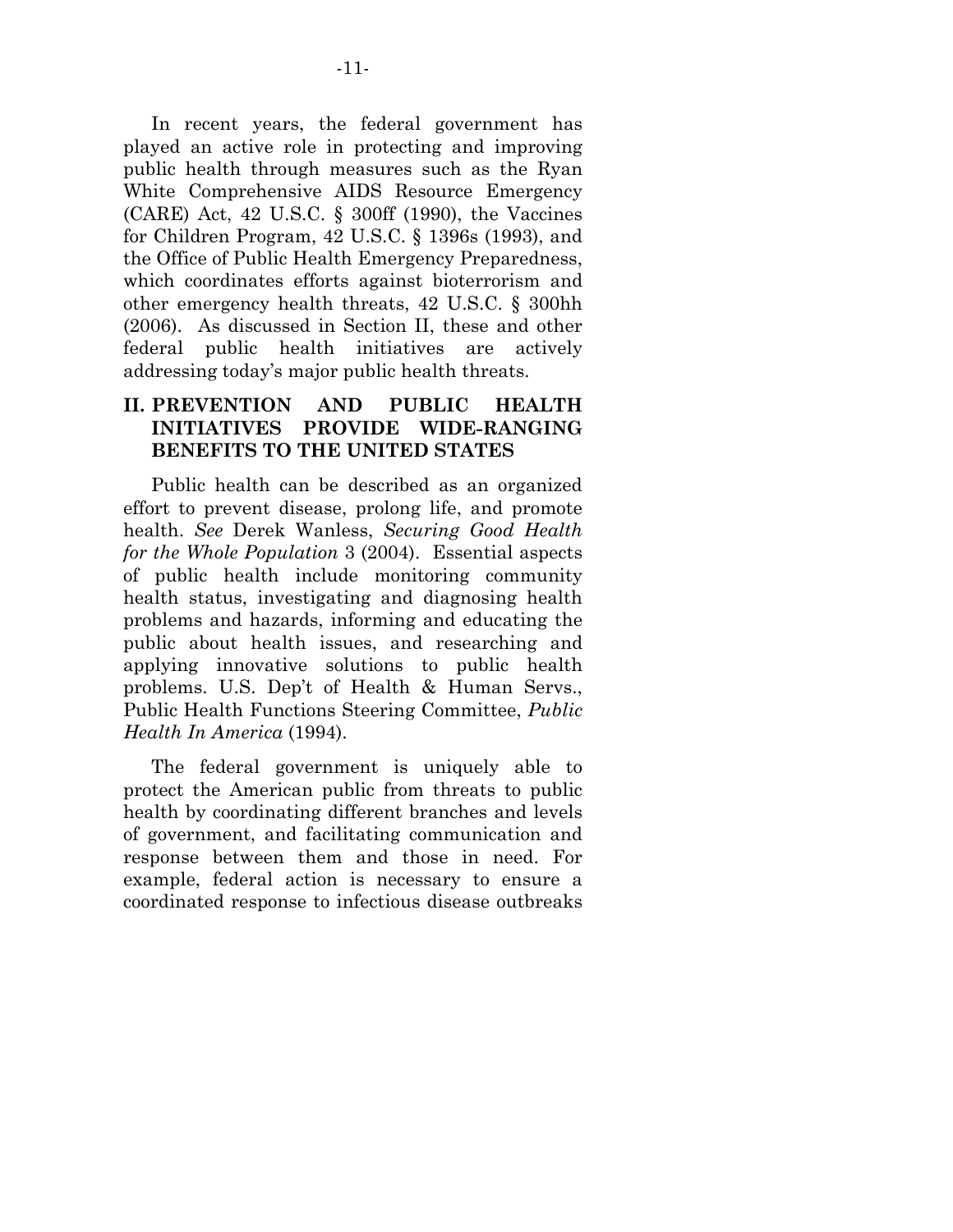that cross state or national borders. Likewise, only the federal government can effectively mount the coordinated response demanded by national-scale health crises, such as the recent dramatic increase in preventable chronic disease.

### **A. Public Health and Prevention Initiatives are Highly Effective in Improving Length and Quality of Life**

Public health efforts have been tremendously successful in improving Americans' length and quality of life:

Public health's most dramatic accomplishment is the extension of the average life span, from 45 years at the turn of the twentieth century to nearly 80 years in 2002. Of these 35 years of "extra" longevity, only 5 or so can be attributed to advances in clinical medicine. Public health can take the credit for the other 30 years, thanks to improvements in sanitation, health education, the development of effective vaccines, and other advances.

Lawrence Gostin, et al., *The Law and the Public's Health: The Foundations*, in *Law in Public Health Practice* 3, 6 *(*Richard A. Goodman et al. eds., 1st ed. 2003).

Public health and prevention initiatives have resulted in marked successes in such disparate areas as survival of infants and mothers, safety of food and water, control of deadly infectious diseases, and prevention of tobacco-related illness. *See* Ctrs. for Disease Control & Prevention, *Ten Great Public Health Achievements-United States, 1900-1999*, 48 Morbidity & Mortality Wkly. Rep., 241, 242-43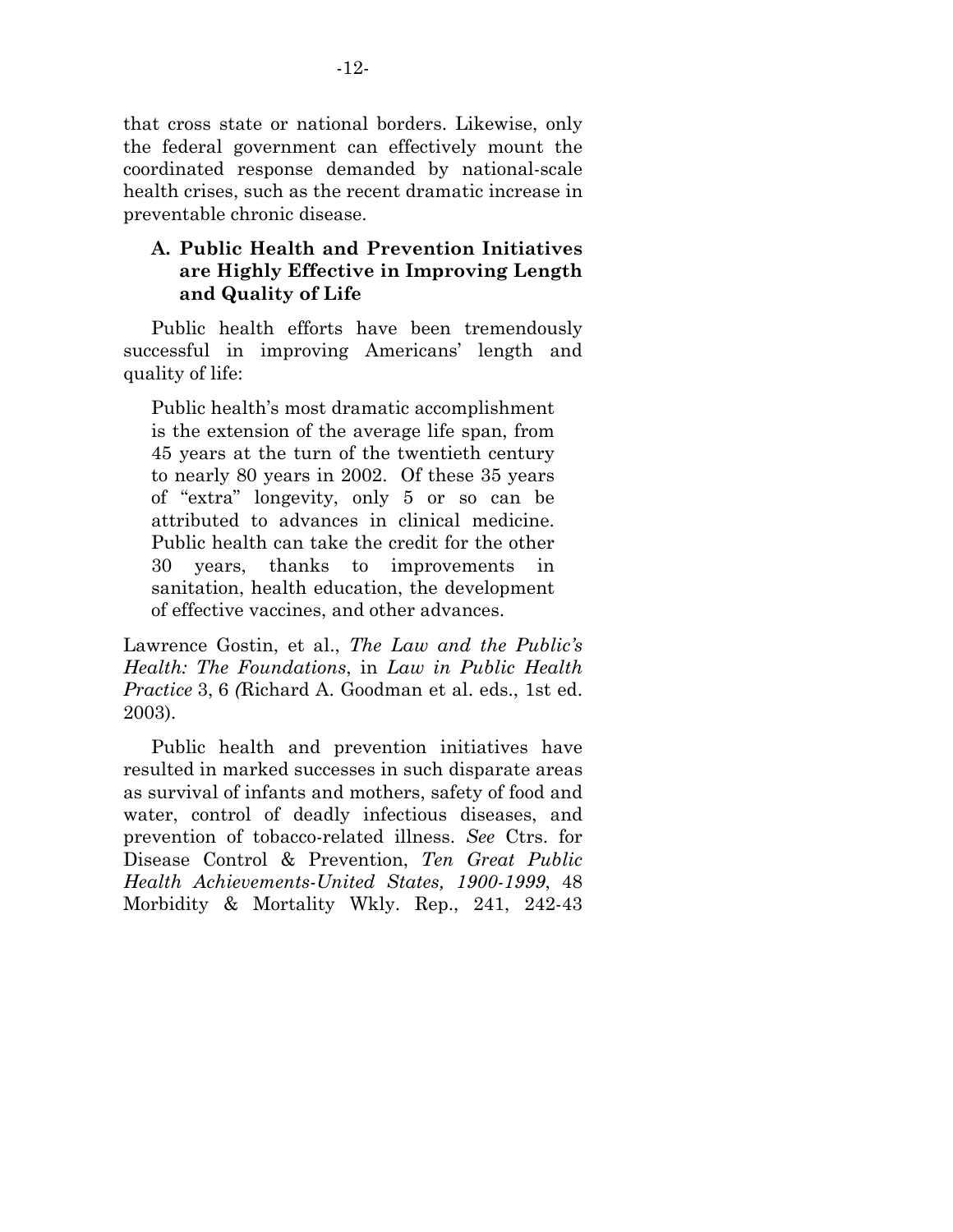(1999). Infections such as typhoid and cholera, which were a major cause of illness and death early in the 20th century, are almost unheard of today. *Id.* at 242. Sustained public health efforts have lead to the development and deployment of vaccines for a host of deadly ailments including measles, rubella, mumps, and rabies. Stanley A. Plotkin, *History of Vaccine Development* 3 (Stanley A. Plotkin ed., 2011). Polio, one of the most dreaded childhood diseases of the first half of the 20th century, has been nearly eradicated. David M. Oshinsky, *Polio: An American Story* 271, 273 (2005). Indeed, due in large part to public health and prevention activities, the ageadjusted death rate in the United States has reached a record low. *See* Ram Koppaka, Ctrs. for Disease Control & Prevention, *Ten Great Public Health Achievements-United States, 2001- 2010*, 60 Morbidity & Mortality Wkly. Rep. 619, 621 (2011).

Studies increasingly confirm the old adage that an ounce of prevention is worth a pound of cure. Strong and abundant evidence demonstrates that preventing illness, particularly chronic illness, is often more cost-effective than caring for individuals once they become ill. *See* Robert Wood Johnson Foundation, *Return on Investment in Public Health: A Summary of Groundbreaking Research Studies* (2011), http://www.rwjf.org/files/research/72990. prevention.brief.pdf. Immunizations, for example, are one of the most effective medical and public health interventions ever created. *See,* Sandra W. Roush et al., *Historical Comparisons of Morbidity and Mortality for Vaccine-Preventable Diseases in the United States*, 298 JAMA 2155, 2160 (2007). Likewise, for every HIV infection prevented, an estimated \$355,000 is saved in the cost of providing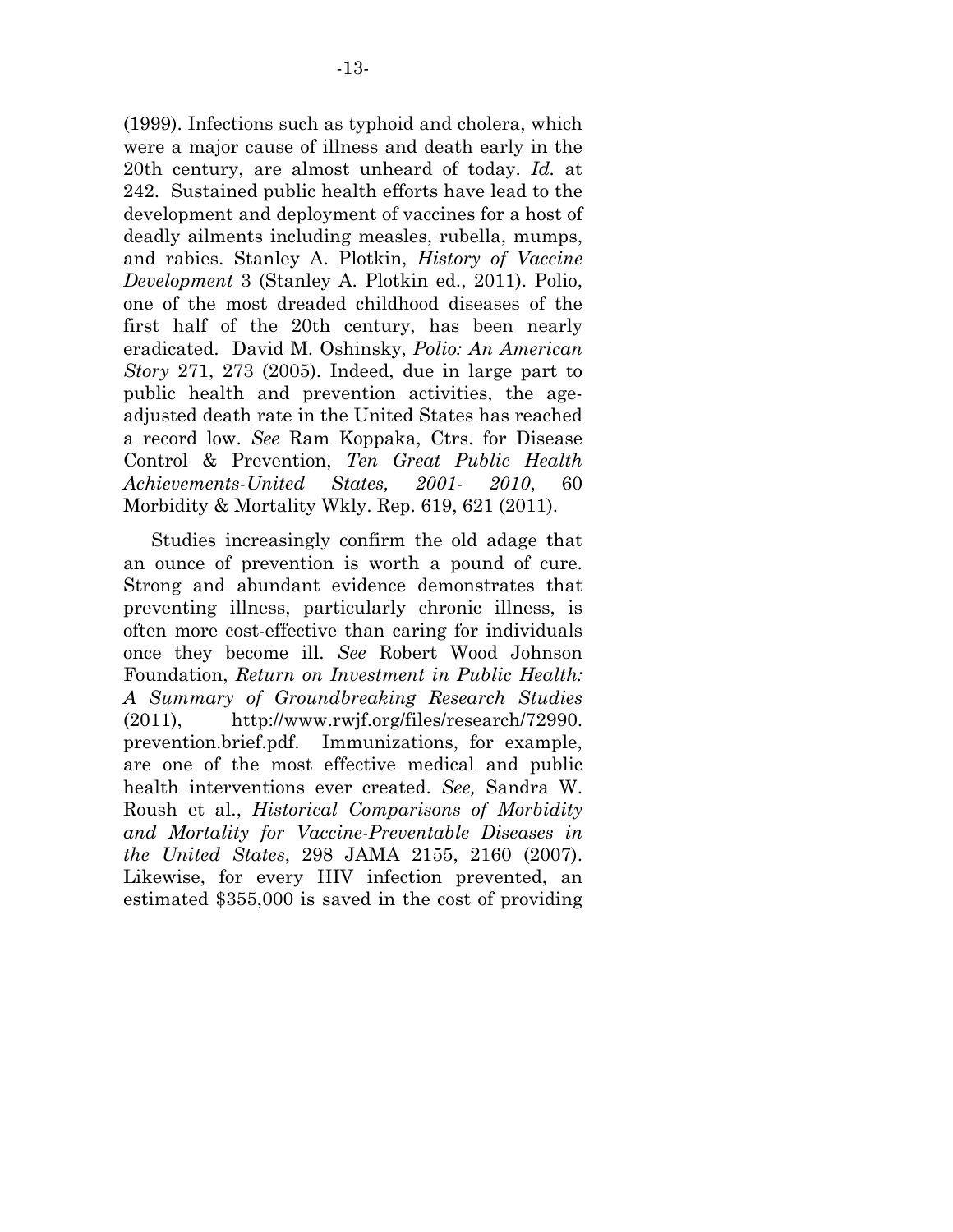lifetime HIV treatment. Bruce Schackman et al., *The Lifetime Cost of Current Human Immunodeficiency Virus Care in the United States*, 44 Med. Care 994 (2006).

 Turning to chronic disease, estimates show that reducing diabetes and hypertension prevalence by five percent would save the United States approximately \$9 billion annually. Barbara A. Ormond et al., *Potential National and State Medical Care Savings from Primary Disease Prevention*, 101 Am. J. Public Health 160, 165 (2011). Similarly, increasing preventative actions such as childhood immunization, discussion of daily aspirin use, smoking cessation assistance and vision screening from current levels to 90% utilization could save \$3.7 billion annually in medical costs. Michael V. Maciosek, *Greater Use of Preventive Services in U.S. Health Care Could Save Lives At Little Or No Cost*, 29 Health Affairs 1656, 1658 (2010).

#### **B. Public Health and Prevention Programs are More Important Now than Ever**

#### **1. Chronic disease is a large and growing threat**

Chronic diseases remain the country's most frequent cause of sickness and death, killing seven out of every ten Americans. *See* Arialdi M. Miniño et al., Nat'l Ctr. for Health Stats., *Deaths: Final Data for 2008*, 59 Nat'l Vital Stat. Rep. 17 (2011). Every year, nearly 800,000 Americans have a first heart attack, and another 470,000 have a repeat heart attack. Donald Lloyd-Jones, et al. *Heart Disease and Stroke Statistics–2011 Update*. 123 Circulation e1, e2 (2011). Cardiovascular disease is responsible for one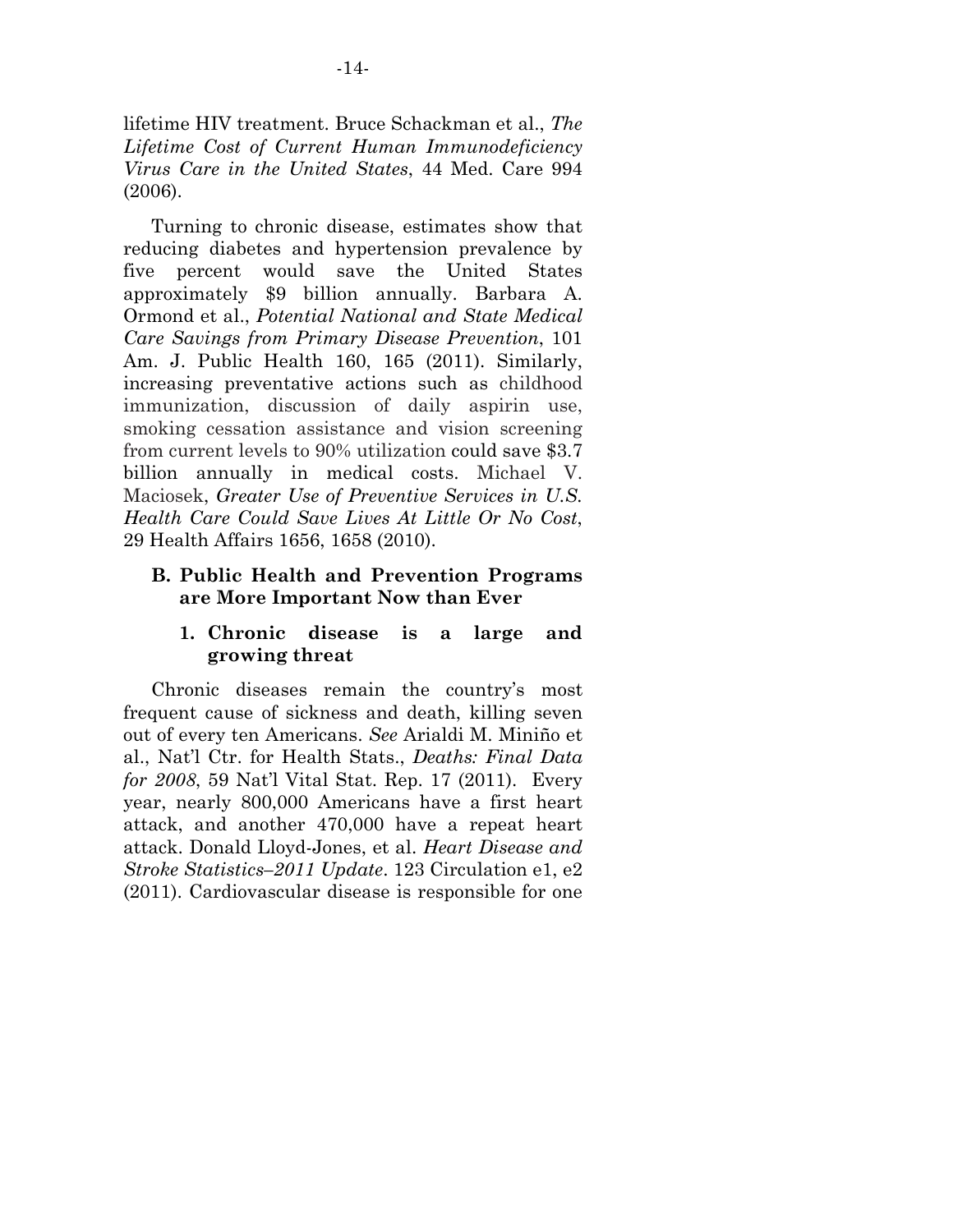out of every four U.S. deaths - roughly 600,000 Americans per year. Miniño, *supra*, at 17. Cancer, the second leading cause of death in the United States, afflicts 1.6 million Americans and claims more than half a million lives every year. *Id.*; American Cancer Society, *Cancer Facts and Figures 2011*, at 1 (2011), http://www.cancer.org/acs/groups/ content/@epidemiologysurveilance/documents/docum ent/acspc-029771.pdf*.* Lung disease is now the third leading cause of death in America. Miniño at 17*.*  Approximately 90% of chronic respiratory disease is caused by tobacco smoking and is therefore almost completely preventable. U.S. Dep't of Health & Human Servs., Ctrs. for Disease Control & Prevention, *The Health Consequences of Smoking: A Report of the Surgeon General* 464 (2004). The recent outbreaks of H1N1, H5N1 and SARS remind us that communicable disease is an ever-present threat; indeed, influenza and pneumonia kill over 50,000 Americans each year. Miniño, *supra,* at 17.

The chronic diseases of obesity, diabetes, and lung disease are responsible for debilitating health problems in increasing numbers of Americans. In 2010, 60% of Americans were overweight or obese, with 18% of 12-19 year olds meeting the criteria for obesity. Cynthia L. Ogden & Margaret Carroll, Ctrs. for Disease Control & Prevention, *Prevalence of Overweight, Obesity, and Extreme Obesity Among Adults: United States, Trends 1960–1962 Through 2007–2008,* at 1 (2010), http://www.cdc.gov /nchs/data/hestat/obesity\_adult\_07\_08/obesity\_adult \_07\_08.pdf. Diabetes, which often results from obesity, is the leading cause of kidney failure and blindness among adults aged 20-74 and a major contributing factor to heart disease and stroke. Ctrs.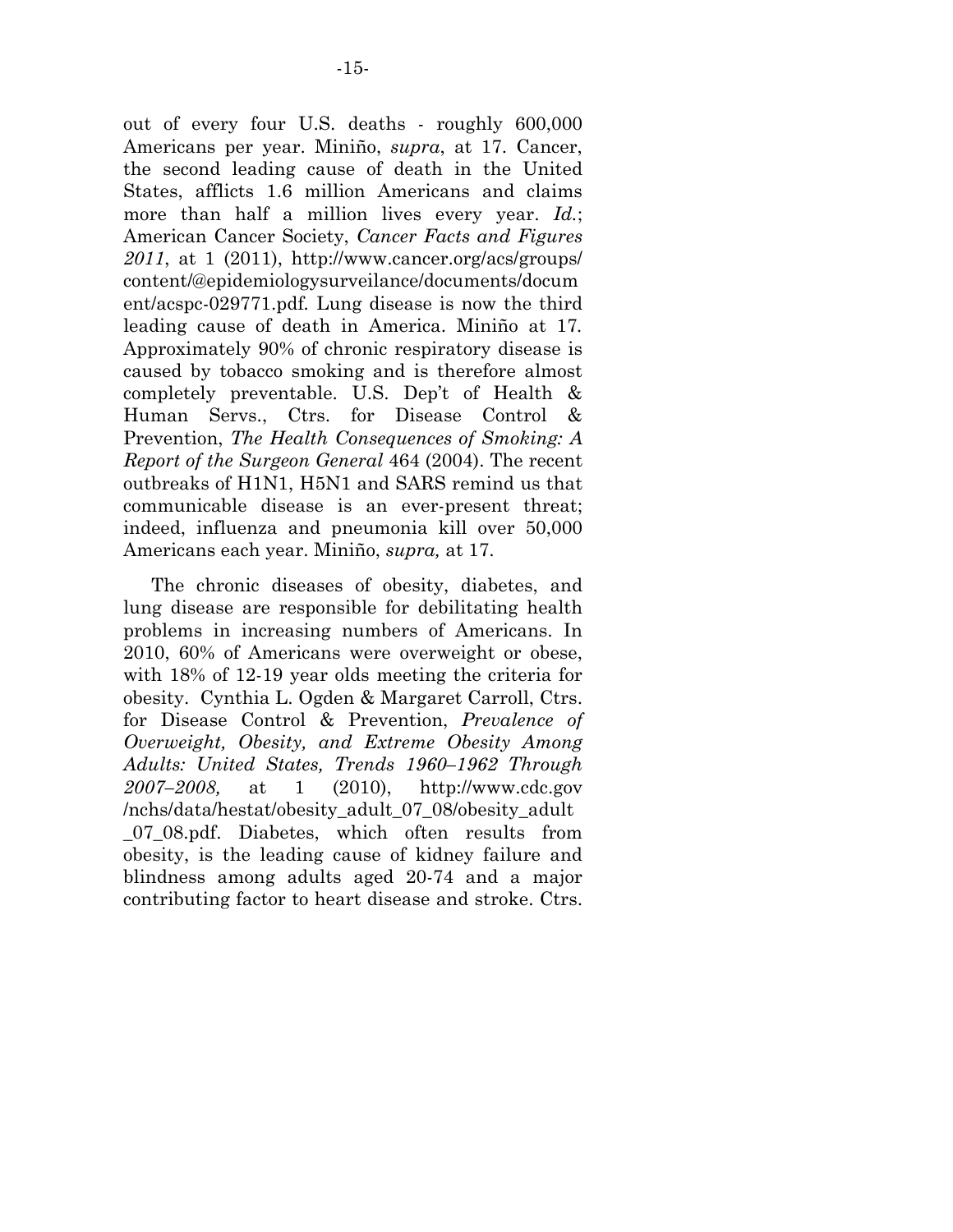for Disease Control & Prevention, *National Diabetes Fact Sheet: National Estimates and General Information on Diabetes and Prediabetes in the United States* 1 (2011). Nearly 26 million people now have diabetes – more than 8% of the American population – and 79 million (35% of U.S. adults) over age 20 have pre-diabetes. *Id.* More than 35 million Americans have chronic lung diseases. American Lung Association, *Lung Disease Data 2008*¸ at 7 (2008), http://www.lungusa.org/assets/documents/ publications/lung-disease-data/LDD\_2008.pdf.

### **2**. **Poor health generates enormous economic costs and threatens national security**

The poor health status of the American people is extremely costly in terms of direct expenditures. On average, annual health care costs are \$2,000 higher for smokers, \$1,400 higher for obese individuals, and \$6,600 higher for people with diabetes than for those without these conditions. Leif I. Solberg et al., *Repeated Tobacco-Use Screening and Intervention in Clinical Practice: Health Impact and Cost Effectiveness*, 31 Am. J. Prev. Med. 62, 65 (2006); Eric A. Finkelstein et al., *Annual Medical Spending Attributable to Obesity: Payer and Service-Specific Estimates*, 28 Health Affairs 822, 826 (July 2009); Tim Dall et al., *Economic Costs of Diabetes in the U.S. in 2007*, 31 Diabetes Care 596, 608 (2008). One of every five U.S. health care dollars is spent on caring for people with diabetes. Dall, et al., *supra,* at 596. If current trends continue, 65 million more adults will be obese in 2030 than today, leading to six million more Americans suffering from diabetes, five million from coronary heart disease and stroke,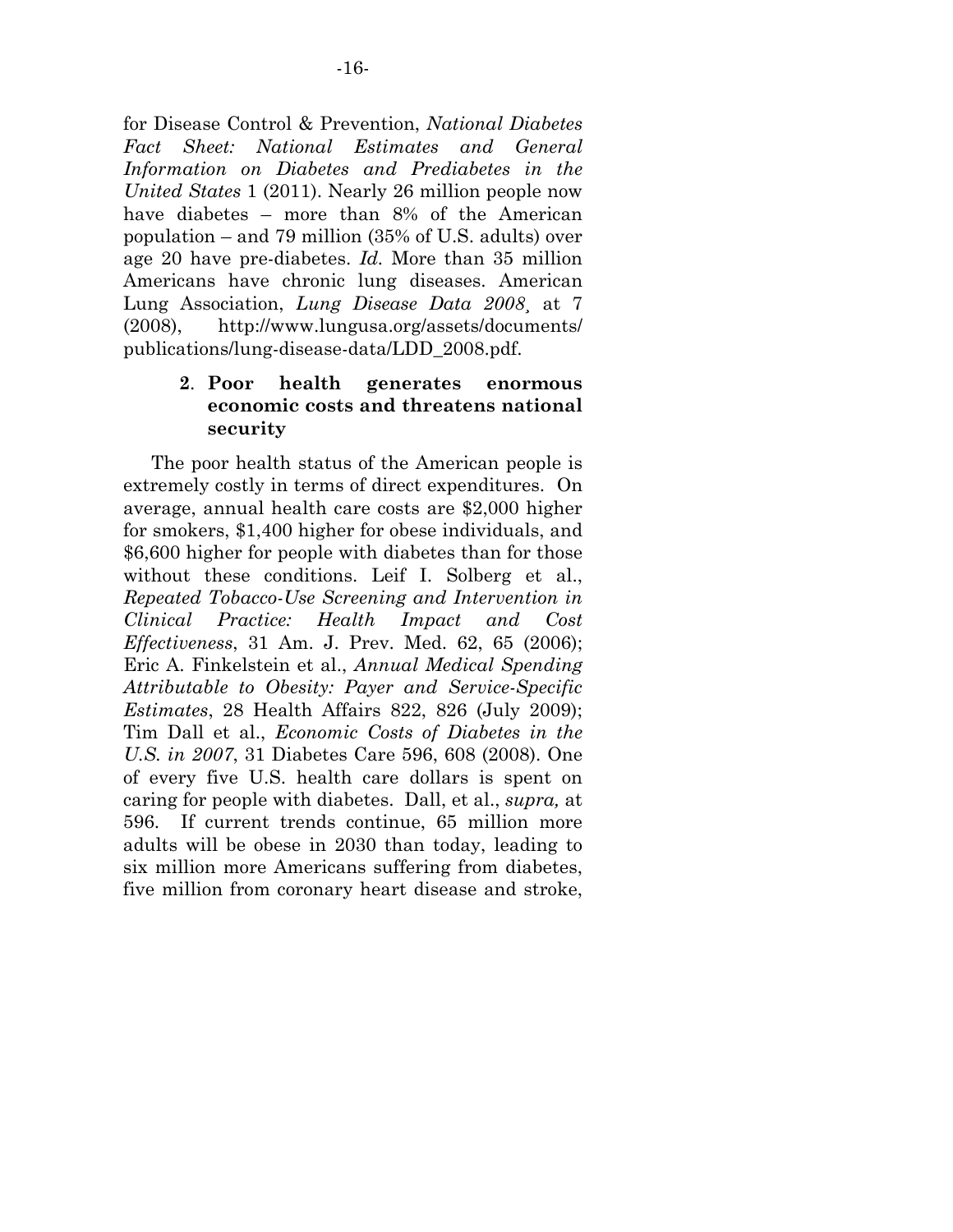and more than 400,000 more suffering from cancer than would be expected at current rates, at an increased cost of between 48 and 66 billion dollars per year. Y. Claire Wang et al., *Health and Economic Burden of the Projected Obesity Trends in the USA and the UK*, 378 The Lancet 815, 823 (2011).

 Cardiovascular disease now accounts for nearly 20% of medical expenditures and 30% of Medicare expenditures. Justin G. Trogdon et al., *The Economic Burden of Chronic Cardiovascular Disease for Major Insurers*, 8 Health Promotion Practice 234, 239 (2007). Meanwhile, the national annual health care cost of treating obesity-related diseases in adults is approximately \$147 billion. Finkelstein et al., *supra,*  at 826. The cost of obesity is compounded when combined with other illnesses and diseases: obesity increases lifetime medical care costs for some diseases by 50%, and severe obesity can almost double these costs. Ross A. Hammond & Ruth Levine, *The Economic Impact of Obesity in the United States*, 3 Diabetes, Metabolic Syndrome and Obesity: Targets and Therapy 285, 287 (2010). Lung disease costs the U.S. economy a total of \$173 billion per year, including \$108 billion in direct health care expenditures. Nat'l Inst. of Health, *Morbidity & Mortality: 2009 Chart Book on Cardiovascular, Lung and Blood Diseases* 17 (2009), http://www.nhlbi.nih.gov/resources/docs/2009\_Chart Book.pdf.

 Poor health costs individuals, companies, and the country in numerous additional ways as well. Chronic diseases and other health conditions reduce economic output by \$260 billion per year. Rebecca Mitchell & Paul Bates, *Measuring Health-Related*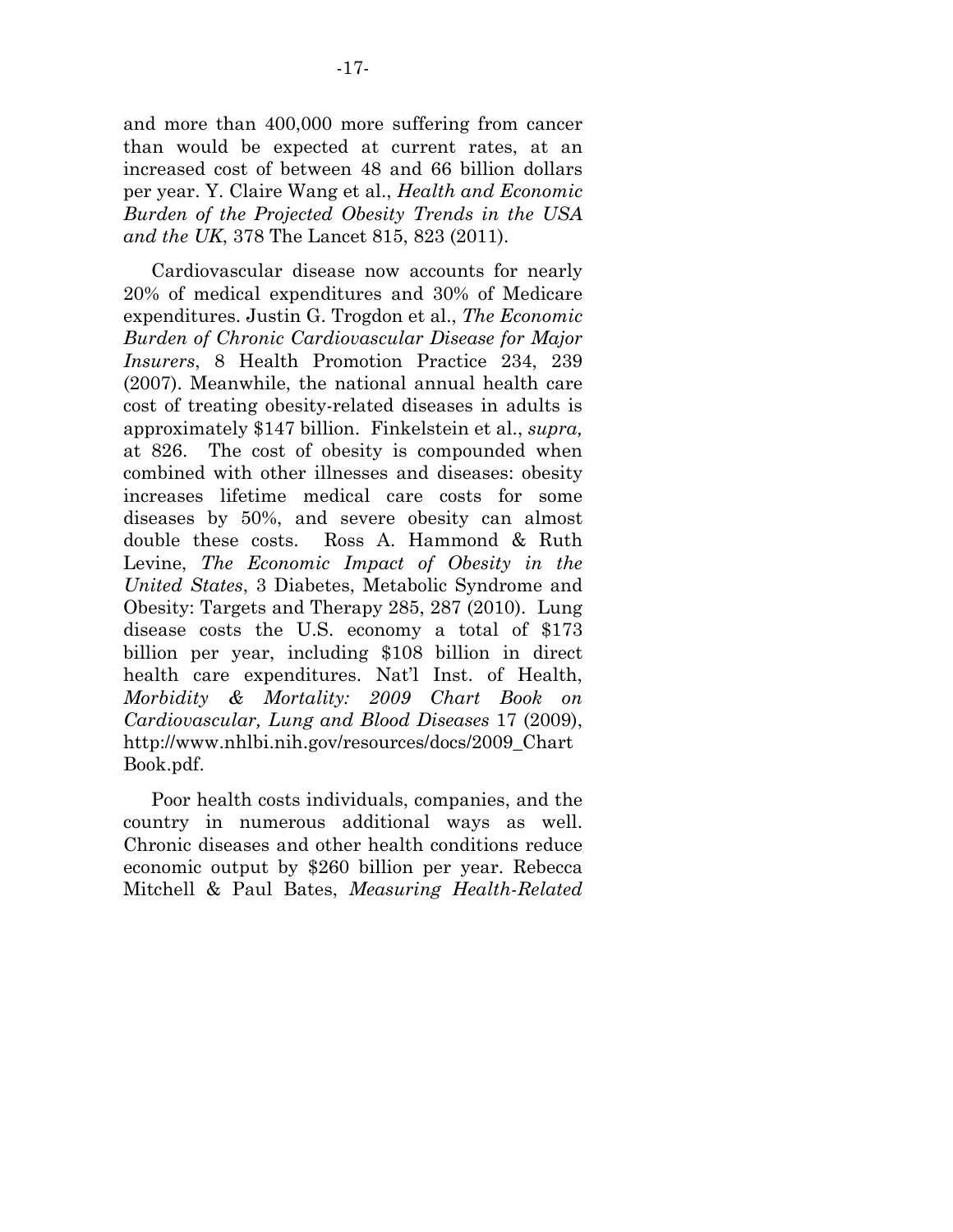*Productivity Loss*, 14 Population Health Mgmt. 93(2011). Indirect costs from poor employee health including lower productivity, higher rates of disability, higher rates of injury, and more workers' compensation claims can be two to three times the costs of direct medical expenses. Partnership for Prevention and U.S. Chamber of Commerce, *Leading by Example: Leading Practices for Employee Health Management* 6 (2007). Poor oral health is significantly associated with disability and reduction in mobility. Institute of Medicine of the National Academies and National Research Council, *Improving Access to Oral Health Care for Vulnerable and Underserved Populations* 2-9 (2011).

 Preventable disease also directly and negatively affects our national security. Between 1995 and 2008, 140,000 military recruits failed their physical entrance exams because they were overweight. Mission: Readiness, *Too Fat to Fight: Retired Military Leaders Want Junk Food Out of America's Schools* 2 (2010), http://cdn.missionreadiness.org/ MR\_Too\_Fat\_to\_Fight-1.pdf. Alarmed that the epidemic of obesity threatens our national security, dozens of retired generals, admirals, and other senior leaders of the U.S. Armed Forces have issued a call to action to improve fitness and reduce unhealthy eating. *Id.* Chronic diseases such as obesity negatively affect our national security in other ways as well: passenger weight gain between 1960 and 2002 has required the use of almost one billion additional gallons of gasoline per year, further deepening our dependence on fossil fuels. Sheldon H. Jacobson & Laura McLay, *The Economic Impact of Obesity on Automobile Fuel Consumption,* 51 Engineering Economist 307, 320 (2006).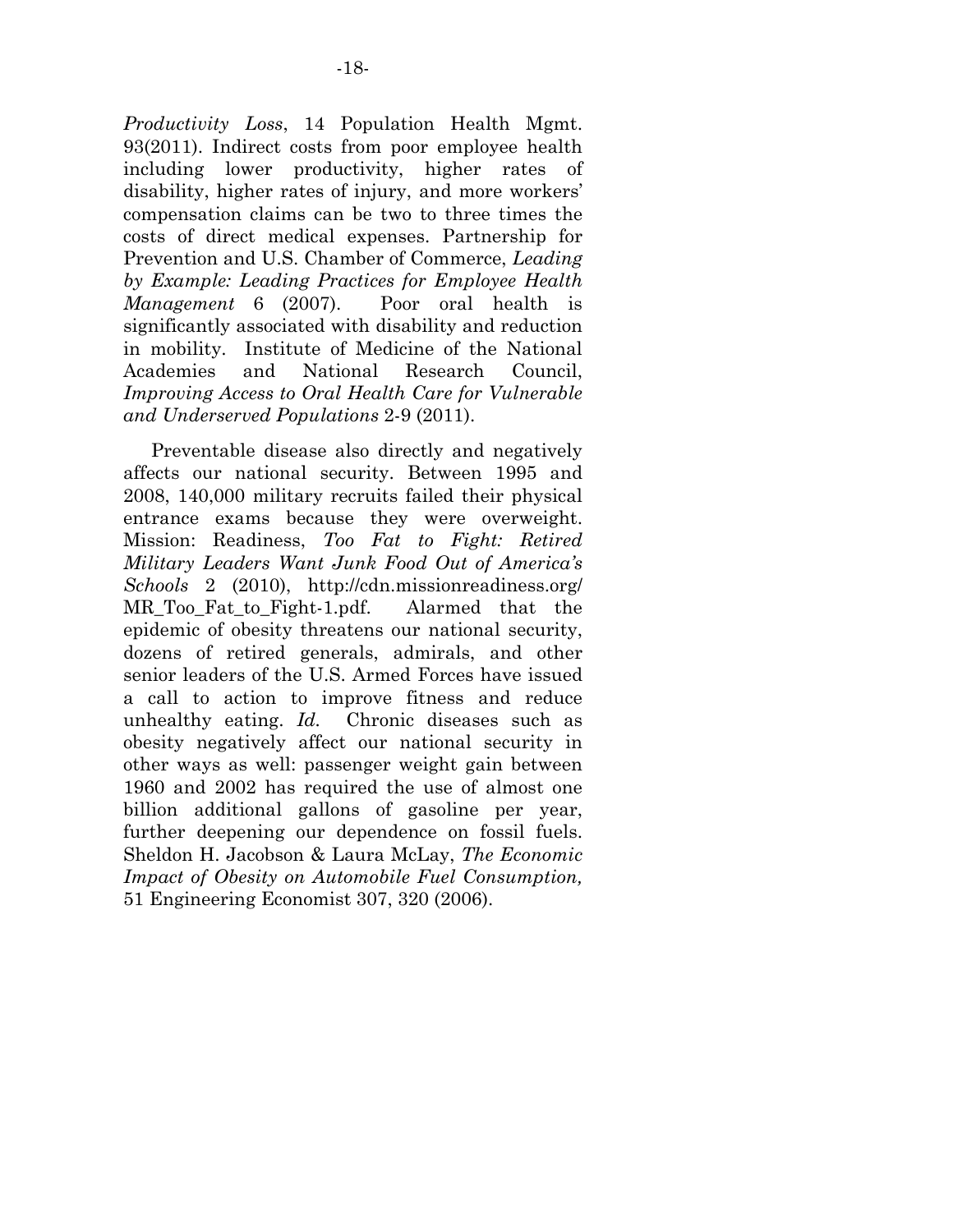### **III. THE AFFORDABLE CARE ACT STRENGTHENS AND PRIORITIZES PUBLIC HEALTH AND PREVENTION**

 As we move into the twenty-first century, public health and prevention agencies are evolving to meet the challenges posed by emerging threats such as chronic debilitating conditions, pandemic flu and other infectious disease, and natural and man-made disasters. Koppaka, *supra*, at 60. In response to these new challenges, the ACA strategically provides resources, builds expertise, and creates frameworks for quickly and effectively addressing current and emerging threats to Americans' health and well being.

 The ACA is divided into ten titles. The individual mandate and Medicaid expansion challenged in this case are contained in Titles I and II. *Amici* focus here on key provisions contained in Title IV, entitled "Prevention of Chronic Disease and Improving Public Health." Title IV modernizes public health systems, increases access to clinical preventive services, spurs the creation of healthier communities, and supports key innovations to improve public health. ACA §§ 4001-4402.2

### **A. Nationwide Programs Focused on Prevention and Public Health**

 In Title IV, Congress crafted high-level programs to systematically guide public health research and infrastructure development: a national prevention strategy, federal funding initiatives, and programs

<sup>2</sup> This section also highlights additional prevention provisions found in Title X, the Manager's Amendment, that modify Title IV.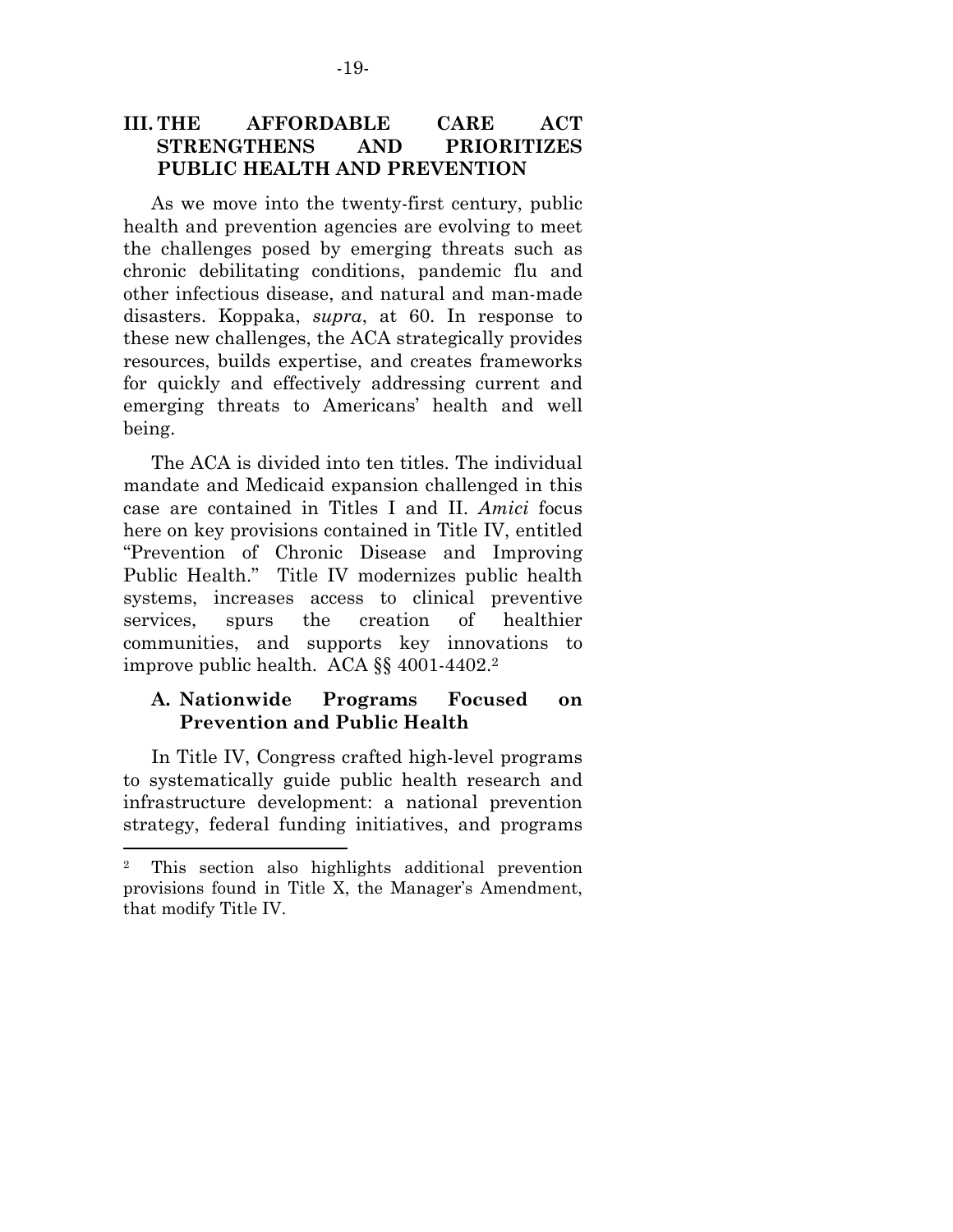focused on specific health conditions. To oversee these activities, the ACA created the National Prevention, Health Promotion and Public Health Council ("Council"), tasked with providing federal coordination and leadership in prevention, wellness, and health promotion. ACA § 4001, 42 U.S.C.A. § 300u–10 (West 2011). Established in 2010, the Council is composed of the heads of seventeen federal agencies and chaired by the Surgeon General. Executive Order 13544, 75 Fed. Reg. 33, 983 (June 10, 2010). With input from the public and interested stakeholders, the Council has developed a National Prevention and Health Promotion Strategy that focuses on shifting from a focus on sickness and disease to one based on wellness and prevention. *See*  National Prevention, Health Promotion and Public Health Council, *National Prevention Strategy* 3 (2011), *available at* http://www.healthcare.gov/ prevention/nphpphc/strategy/report.pdf.

 Congress also made a substantial investment in public health by creating a dedicated funding source for national investment in prevention and public health programs. This Prevention and Public Health Fund is designed "to provide for expanded and sustained national investment in prevention and public health programs to improve health and help restrain the rate of growth in private and public sector health costs." ACA § 4002, 42 U.S.C.A. § 300u–11 (West 2011). This significant investment, which begins at \$500 million per year and increases to \$2 billion per year, is intended to radically improve and expand the capacity of public health efforts, saving thousands of lives and potentially improving the health of many millions of Americans. *Id.*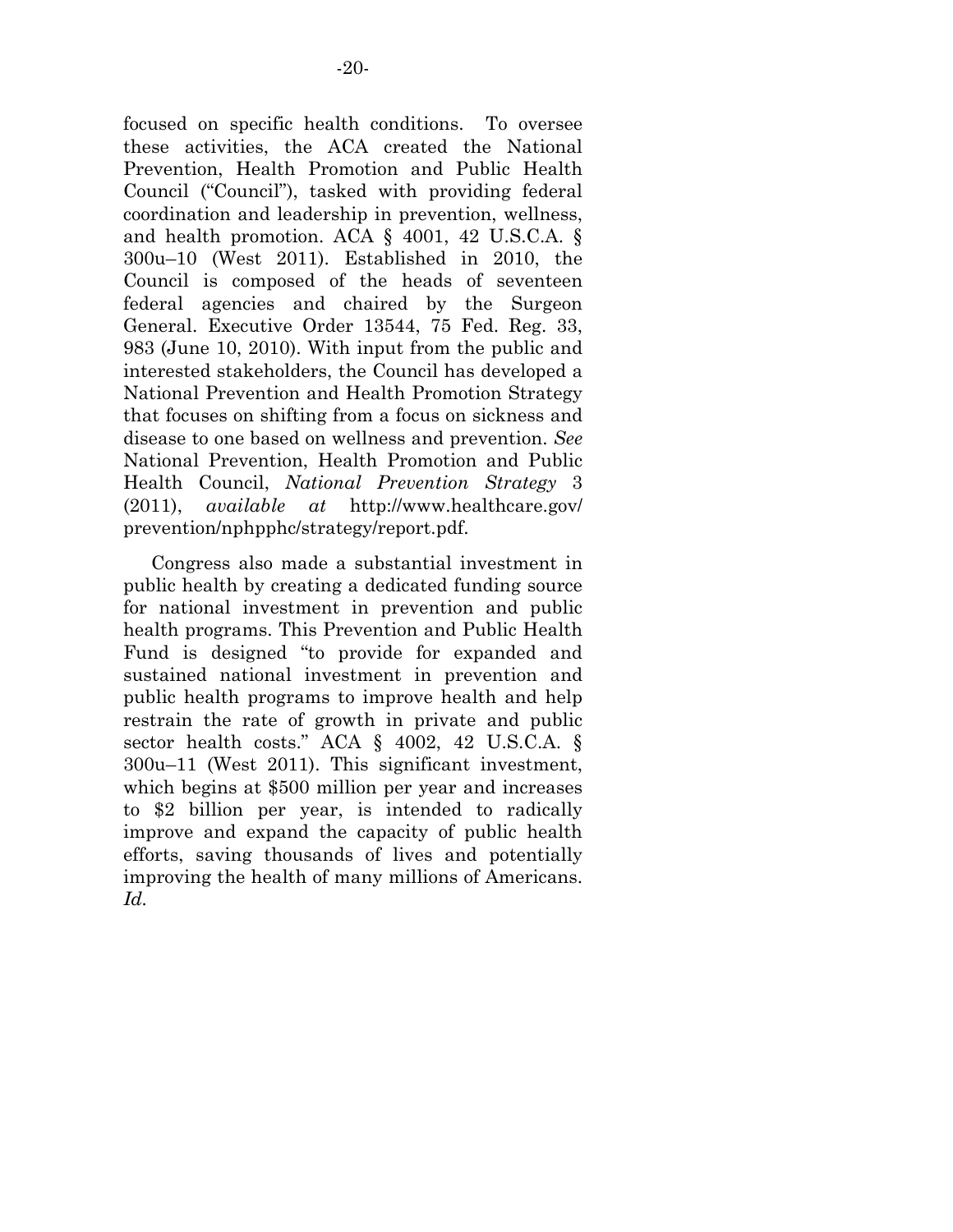The ACA also authorizes task forces to review the scientific evidence related to the effectiveness, appropriateness, and cost-effectiveness of clinical preventive services, and to develop evidence-based recommendations informed by those reviews. ACA § 4003, 42 U.S.C.A. § 280g–10 (West 2011). A focus on determining which interventions are most effective and cost-effective, and selectively encouraging those interventions, is present throughout the ACA, including many provisions that require initiatives funded under their auspices to utilize evidence-based practices. *See, e.g.,* ACA §§ 4105, 10408, 10410**.** 

#### **B. Initiatives Focused on Specific Diseases, Conditions, and Barriers to Health**

 The ACA systematically takes on a number of America's most persistent and challenging health conditions by creating specific initiatives to address particular diseases. One such provision, a national diabetes prevention program targeted at adults at high risk for diabetes, includes a grant program for community-based model sites, as well as evaluation, monitoring, and technical assistance. ACA  $10501(g)$ . Another provision requires that HHS create and disseminate national diabetes report cards and, to the extent possible, a report card for each state. ACA § 10407, 42 U.S.C.A. § 247b–9a (West 2011). It also requires HHS to study and report on the impact of diabetes on medical care and the appropriateness of medical education regarding the disease. *Id.* The ACA appropriates \$25 million each year during the 2010-2014 financial years period for demonstration projects to address the related problem of childhood obesity. ACA § 4306. The ACA also addresses the persistent and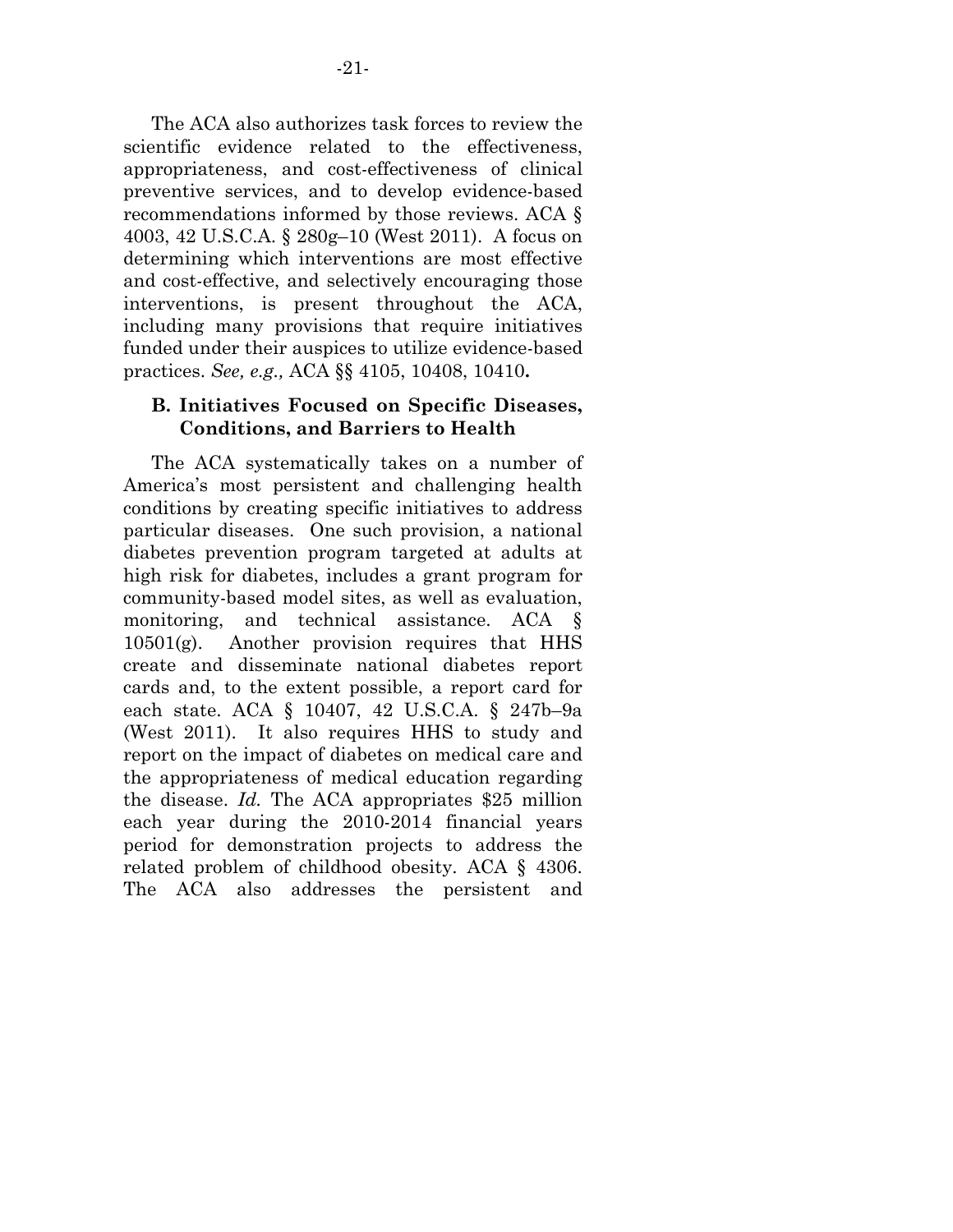preventable problem of poor oral health with a number of measures, including a five year public education campaign, the establishment of cooperative agreements with states, territories and tribal entities to establish programs to improve oral health, and grants for projects that demonstrate the effectiveness of dental disease management. ACA § 4102, 42 U.S.C.A. § 280k–1-3 (West 2011).

 As discussed above, immunizations are extremely effective in reducing the incidence of many serious diseases, and continued development is necessary to combat the threat of pandemic contagion. Unfortunately, immunization rates in the United States consistently fall below recommended levels. Ctrs. for Disease Control & Prevention, *2009 Adult Vaccination Coverage* 1 (2010), http://www.cdc.gov/ vaccines/stats-surv/nhis/2009-nhis.htm. Title IV addresses this problem with a number of activities designed to make vaccines more available and affordable. It authorizes the Secretary to negotiate and enter into contracts with manufacturers to purchase vaccines for adults and authorizes states to purchase vaccines at those negotiated prices. ACA § 4204. Title IV also requires demonstration programs to improve immunization coverage for adults, adolescents, and children, and requires a study of Medicare beneficiary access to vaccines. *Id.*

 The ACA directly addresses, at the federal level, a problem that has been addressed to varying degrees in many states: the challenge faced by breastfeeding women returning to work after giving birth. Despite overwhelming evidence that breastfeeding and the exclusive provision of breast milk to infants improves health and saves money,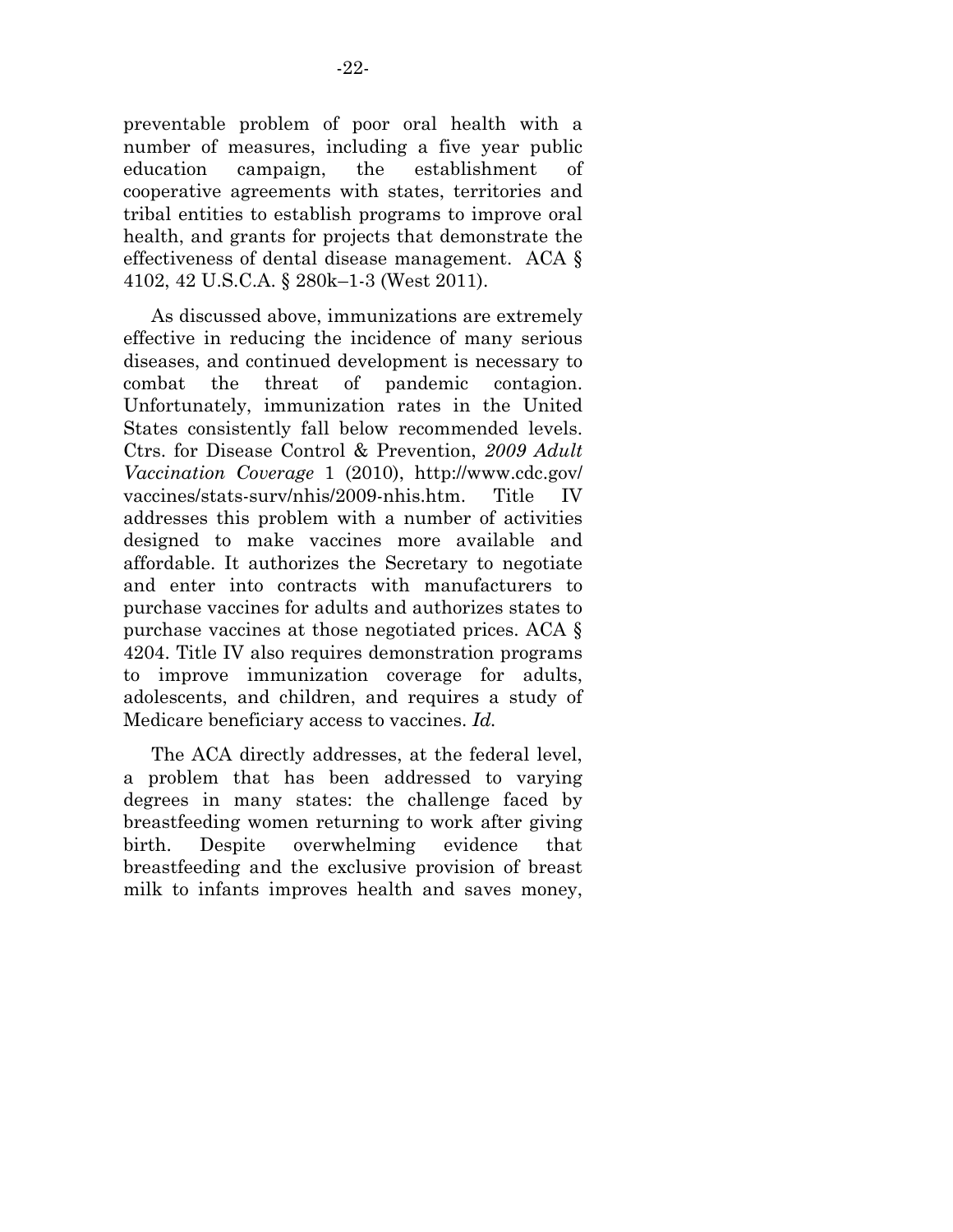the percentage of American women who breastfeed remains far below recommendations of medical experts and governmental organizations. *See, e.g.,*  Alan S. Ryan et al., *Breastfeeding Continues to Increase Into the New Millennium*, 110 Pediatrics 1103, 1104 (2002); Liesbeth Duijts et al., *Breastfeeding Protects Against Infectious Diseases During Infancy in Industrialized Countries: A Systematic Review*, 5 Maternal and Child Nutrition 199, 199 (2009). The ACA attempts to address this problem by requiring employers to provide an employee covered by the Fair Labor Standards Act with "reasonable break time . . . to express breast milk for her nursing child for 1 year after the child's birth each time such employee has need to express the milk." ACA § 4207 (amending 29 U.S.C. § 207).

#### **C. Improving Health in Communities, Schools, and Workplaces**

 Because healthy environments can drive improvements in public health and well-being, Congress included a number of initiatives in Title IV aimed at improving health through place-based approaches. Chief among these initiatives is a program to provide Community Transformation Grants to state and local governments, communitybased organizations, and Indian tribes to implement and evaluate evidence-based community preventive activities aimed at reducing rates of chronic disease, addressing health disparities, and developing an evidence base for future prevention programming. ACA § 4201, 42 U.S.C.A. § 300u–13 (West 2011).

 The ACA seeks to address children's health through grants for School Based Health Centers. These centers are required to provide comprehensive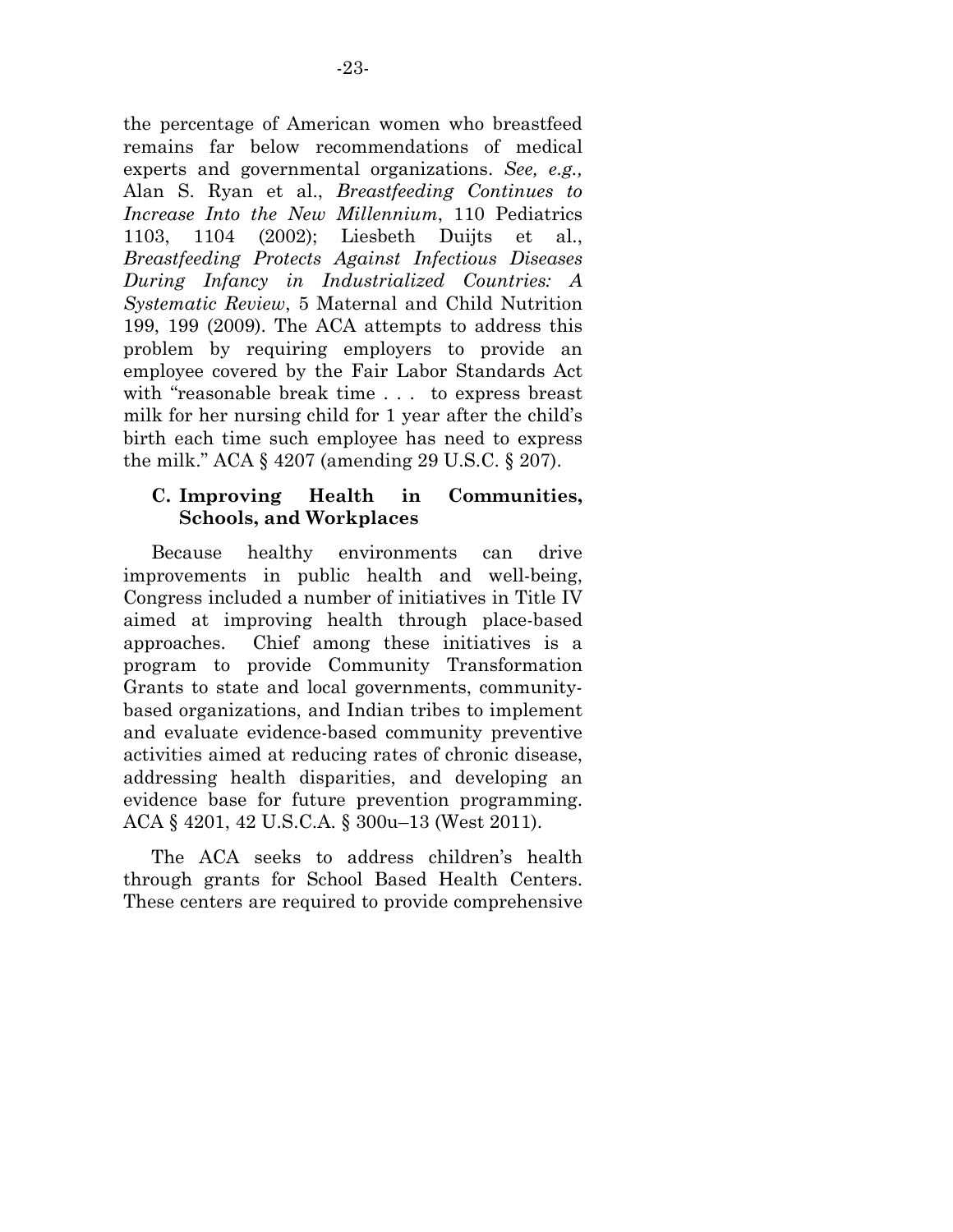primary health services during school hours to children and adolescents. Grants will be directed to communities with barriers to primary health care and prevention services and those with high numbers of uninsured and underinsured children. ACA § 4101**,** 42 U.S.C.A. § 280h–4-5 (West 2011).

 Research has shown that medical costs are reduced by approximately \$3.27 and absenteeism costs are reduced by approximately \$2.73 for every dollar spent on workplace wellness programs. Katherine Baicker et al., *Workplace Wellness Programs Can Generate Savings*, 29 Health Affairs 304, 308 (2009). The ACA supports workplace wellness in several ways. First, it provides for a fiveyear grant program emphasizing evidence-based research and best practices for small businesses to provide comprehensive workplace wellness programs. ACA § 10408**.** The ACA also directs the CDC to provide employers with technical assistance, consultation, tools, and other resources to improve their workplace wellness programs. ACA § 4303**.** 

#### **CONCLUSION**

 Prevention and public health are essential to the health of the American people. Given the federal government's longstanding commitment to improving and protecting public health, the evergrowing importance of public health and prevention for the health and security of the nation, and the stand-alone nature of these provisions, this Court should find for the government on the question of severability, should that question be reached.